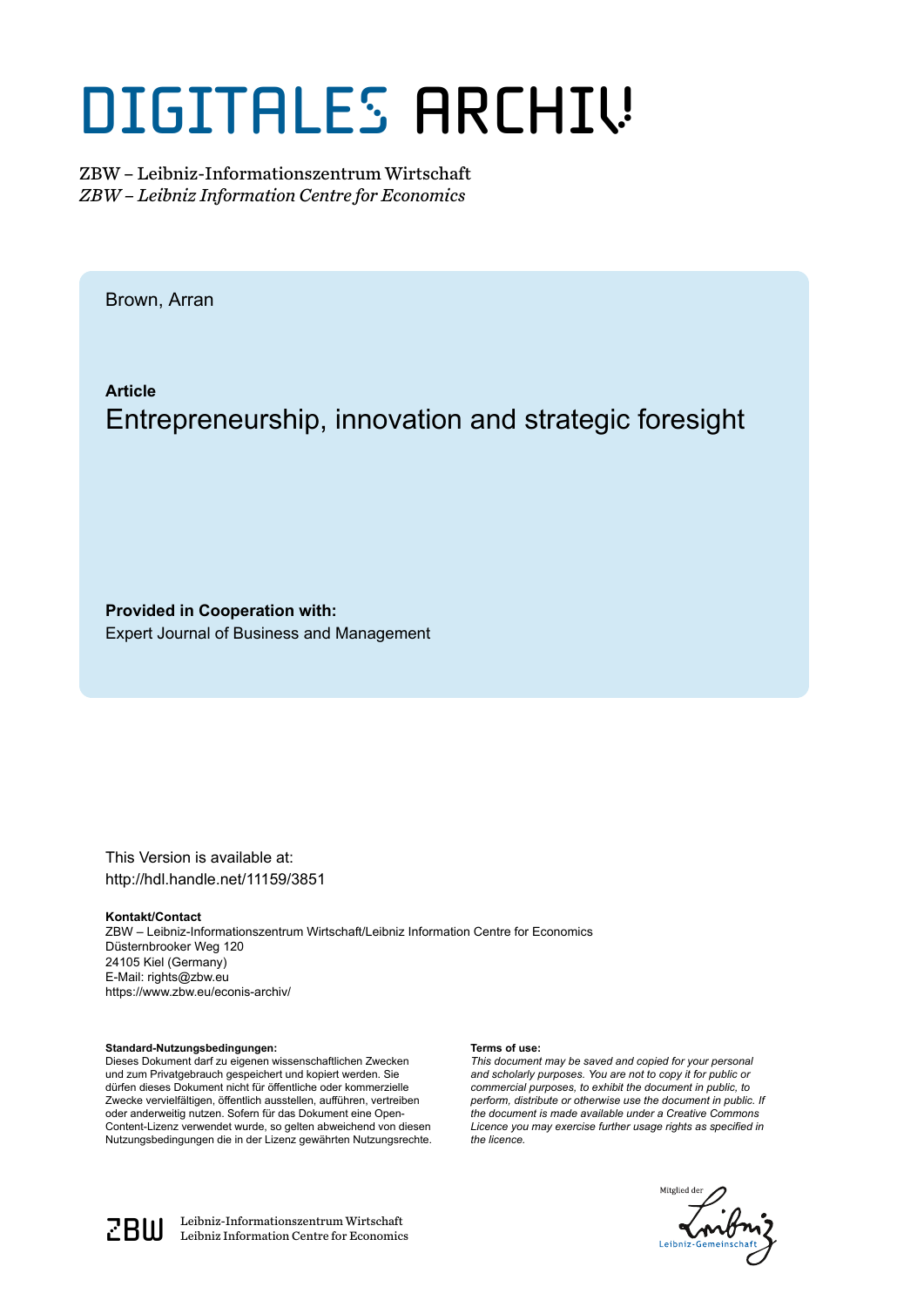# Entrepreneurship, Innovation and Strategic Foresight: How Entrepreneurs Engage the Future as Opportunity

## Arran BROWN and Brian BARNARD\*

Wits Business School, University of the Witwatersrand, South Africa

*This study investigates how entrepreneurs and innovators engage the future, and it reflects on how strategic foresight (also called futures studies) can contribute to innovation and entrepreneurship. The literature emphasizes the importance of planning for the future, but not much attention has been given to how entrepreneurs view, forecast and incorporate the future, and how this influences their innovation and creativity. The study found that entrepreneurs are disconnected from the future, and do not take it seriously. The future is mostly left to unfold, and it appears as a surprise. Entrepreneurs use simple methods to engage the future, and their understanding of it is vague. There is a lack of leadership and coordination around the future, and very little intervention around the future. Entrepreneurs recognize a general connection between the future and innovation, but they fail to see the relationship between innovation and futures studies. Futures studies are central to*  innovation, especially radical innovation, but entrepreneurs do not exploit it. *Incremental innovation is predominant, and this leads to the conclusion that entrepreneurship is dysfunctional, to the extent that radical innovation is an important part of entrepreneurship and futures shaping. The study essentially surfaces a number of obscure philosophical positions regarding the relationship between entrepreneurship, innovation and the future.*

*Keywords: Entrepreneurship, strategic entrepreneurship, innovation, radical innovation, strategic foresight, futures studies, futures leadership*

*JEL Classification: O30, L26*

#### **1. Introduction**

Organizations studied historical information to forecast and develop strategies for the future (Dator, 1996). However, as mentioned by Godet (2008), in today's rapidly changing and uncertain business environments the future is no longer forecasted, it is prepared. Organizations are proactively having to scan

\* Corresponding Author:

Article History:

<u>.</u>

Cite Reference:

Brian Barnard, Wits Business School, University of the Witwatersrand, South Africa

Received 6 December 2018 | Accepted 3 February 2019 | Available Online 11 February 2019

Brown, A. and Barnard, B., 2019. Entrepreneurship, Innovation and Strategic Foresight: How Entrepreneurs Engage the Future as Opportunity. *Expert Journal of Business and Management,* 7(1), pp.11-30.

This paper has previously been included in an open access repository – SSRN.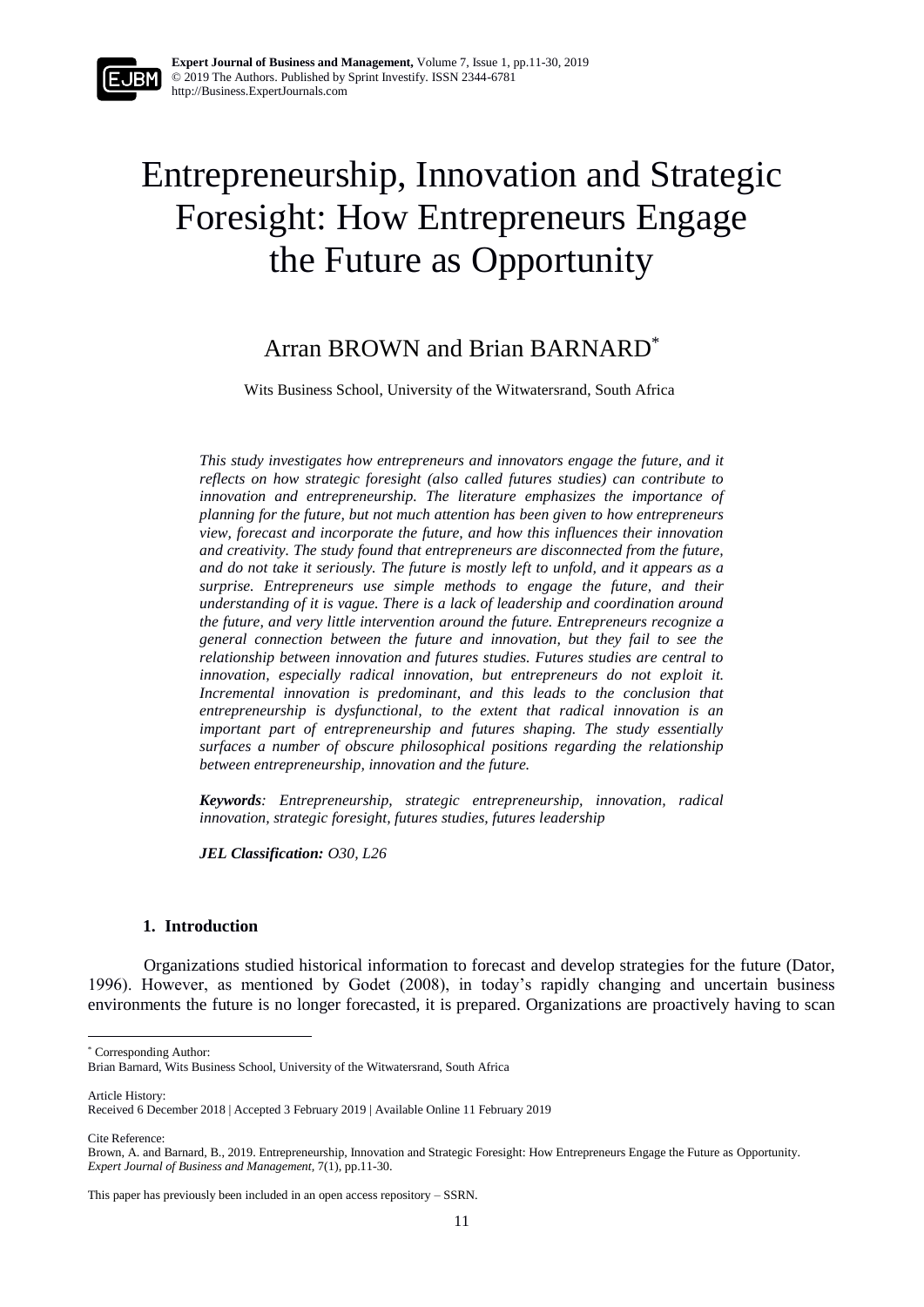their environments to better understand the future.

Foresight examines environments and helps create future scenarios (Vecchiato and Roveda, 2010). Foresight increases innovation capacity, and helps organizations simplify complexity (Heger and Rohrbeck, 2012). Uncertainty intensifies when organizations fail to scan environments effectively, and organizations then struggle to implement the right solutions when faced with change (Vecchiato and Roveda, 2010). Strategic foresight (SF), also known as futures studies (FS), is used to create different forward-looking views of the future, which helps organizations to identify opportunities and threats, and then to implement strategies to gain competitive advantage (Rohrbeck et al., 2007).

Innovation, and specifically radical innovation (RI), is seen as important for entrepreneurship. Incremental innovation merely builds on current ways of doing things, whereas RI completely changes the way people live their lives (Detienne et al., 2001). RI can result in a quantum leap and can generate significant outcomes. RI also involves innovating in areas where larger organizations have failed to identify gaps and new markets (Detienne et al., 2001).

As mentioned by Detienne et al. (2001), large organizations have hierarchical structures, and innovation is usually bottled-up by restrictive policies, while entrepreneurs have flexibility, and are better positioned to respond to opportunities and implement strategies quicker.

Given that the future is uncertain, entrepreneurs can benefit from SF practices, as outlined in the literature. SF is seen as an antecedent of RI, in that SF helps anticipate future change, which can lead to RI.

The purpose of this study is to investigate how entrepreneurs and innovators engage the future as opportunity. The following three research questions are addressed:

- 1. How do entrepreneurs view the future?
- 2. How do entrepreneurs engage and make sense of the future?
- 3. How do entrepreneurs incorporate the future when innovating?

A predominant focus of the research is to reflect on how SF contributes and can contribute to innovation and entrepreneurship.

#### **2. Literature Review**

#### **2.1. Strategic Foresight and Futures Studies**

Rohrbeck et al. (2007) note that futures research has progressed from forecasting to SF. In addition, SF helps companies deal with future change and to explore possible futures. SF was used to refer to research at company level, and today it is also called FS.

Vecchiato and Roveda (2010) mention that a company's external environment is an area of great uncertainty. The challenge is to identify threats and opportunities, and to react timely. More recently, the term SF is used, because it incorporates the full range of methods used to foresee change in the external environment and it emphasizes the relationship between foresight and strategy. Methods like environmental scanning help to understand the external environment and formulate strategies.

McKelvey and Boisot (2009) indicate that access to information can result in sustainable competitive advantage. Foresight is defined as the ability to make sense of perplexity and to identify opportunities ahead of competitors. SF considers forces in the external and internal environment.

Hines and Bishop (2006) recognize that successful companies do not ignore the future. Scanning is an ongoing process used to stay attentive to new ideas. According to Rohrbeck and Schwarz (2013), foresight looks beyond the organization or industry. Foresight does not predict; it illuminates the future. To understand future change, organizations need to broaden their perspective and vision.

Forecasting uses past data to anticipate the future, whereas SF prepares for change by delineating the future (Rohrbeck and Gemünden, 2008). SF helps inform companies about the external environment, which involves markets, technology and competitors (Rohrbeck et al., 2007).

#### **2.2. Futures Positions, Philosophies and Thinking**

Radical change can appear as a surprise, because humans think in stages and consume information in parts (Farrington et al., 2012). It is also common for society to believe that the future is a continual straightline projection of the current environment (Vecchiato and Roveda, 2010).

#### **2.2.1. Images of the Future**

Bergman, Karlsson, and Axelsson (2010) mention two different categories of forecasts, explanatory claims and truth claims. Based on these two forecast categories there are four types: 1) predictions; 2) prognoses; 3) science fiction; and 4) utopias or dystopias. These four types are used to determine different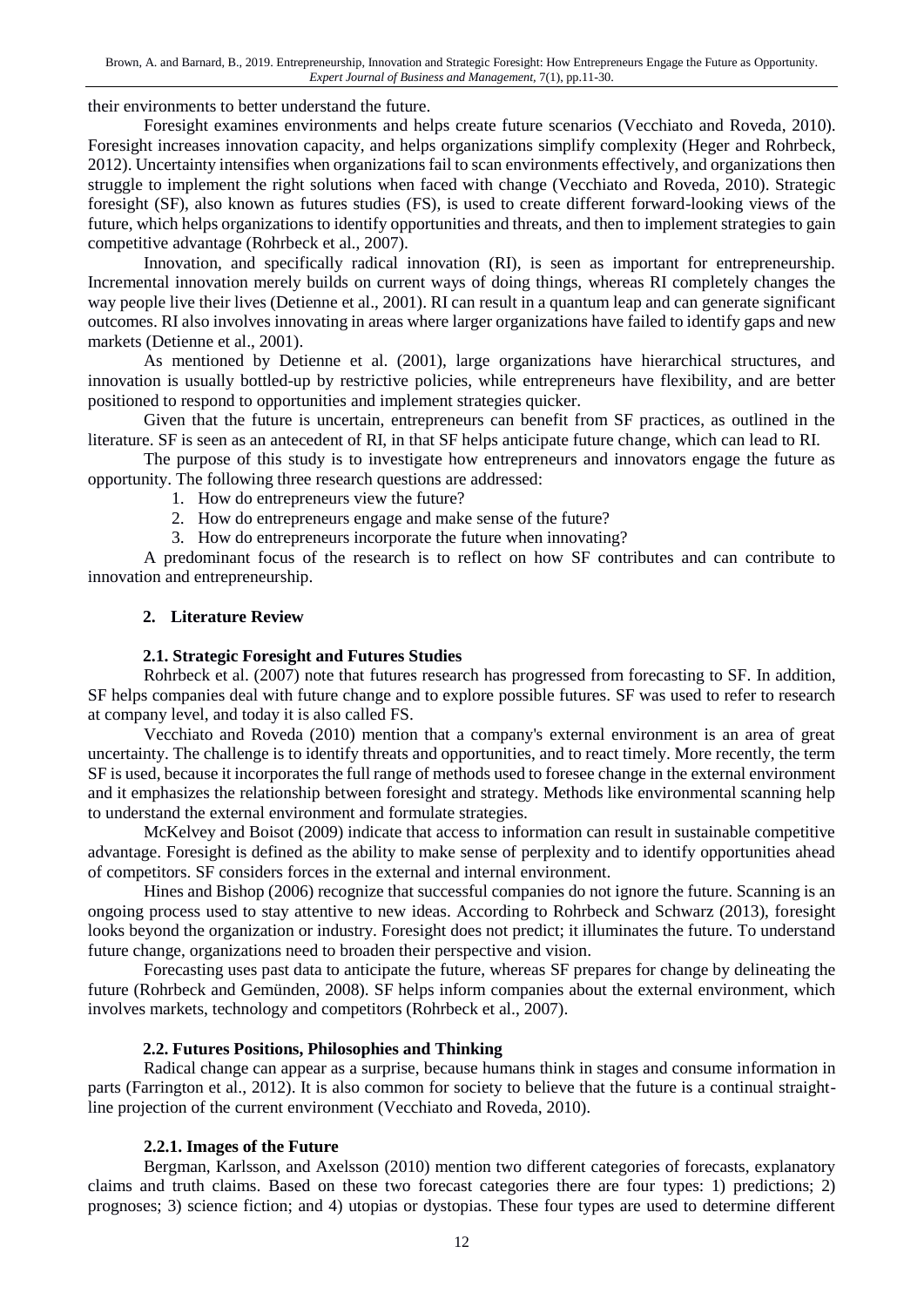#### future outcomes.

Hicks (2004) argues that the future is unknown, and a single image of the future cannot be predicted, but alternative futures can be. Images of the future fall into three categories: 1) Tacit futures (spoken about, but not very clear); 2) Token futures (involves the future, but are not clarified well enough to make sense); 3) Taken-for-granted futures (involves an inevitable future, where no other future seems relevant).

Further to this, Dator (1998) suggests that images of the future are continually changing, due to differing opinions and diversity of cultures. Images of the future can be grouped into one of four categories: 1) Continuation - nothing changes, and business remains the same; 2) Collapse - external impact, terrorist attack, war or natural disaster; 3) Disciplined society - society being categorized according to values; and 4) Transformational society - society changing to new ways of doing things centred on "high-tech" values and changes in behaviour (p. 9).

Inayatullah (2008) agrees that there are a number of different images of the future, but mentions that five images are most typical. The five are: 1) Evolution and progress - increasing technological advancements and reasons for action; 2) Collapse - human beings have pushed it a step too far, creating an irreversible dark future; 3) Gaia - creating partnerships to repair the damage we have created for ourselves; 4) Globalism sharing a global society, breaking down borders and opening up opportunity for all; 5) Back to the future - we have created a world of chaos and should return to a world with less complication and radical change (p. 7).

#### **2.2.2. Determinism and the Role of Humans**

Humans have a natural capacity to consider alternative futures and make decisions in the present that will influence the future (Slaughter, 1996). Slaughter (2002) mentions that if humans were able to predict the future accurately, the world go by as we expected. If humans can understand environments, they can successfully predict futures. The world around us is evidence that humans have the desire to control outcomes. What is being done requires looking into the future and making predictions.

Godet (2008) believes the future is prepared, and not forecasted. Present human behaviour can explain future desires. In a world faced with rapid change and uncertainty, humans have to innovate continually. By understanding the consequences of ignoring the future, humans can action strategies to help realize the desired future.

Further to this, Dator (1996) argues that the future can be grasped and planned, but three important trends need to be examined first. The first is that the future is a continuation of the past and present. The second is that unfolding events are cyclical and historical information can provide an image of the future. The third trend is that new technologies are being developed as a result of "emerging issues". Emerging issues may not seem evident in the present and have not existed in the past, but appear when change is apparent. As a result, humans are developing technologies to help mitigate these issues.

#### **2.2.3. Futures Thinking**

FS help simplify the processes of dealing with change so that informed decisions and actions can be taken to create the desired future (Inayatullah, 2008).

With this in mind, Inayatullah (2008) has listed six concepts of FT. These are: 1) The used future; 2) Disowned future; 3) Alternative futures; 4) Alignment; 5) Model of social change and 6) Use of the future. The first concept, the used future, describes a future that may have been influenced by another country or culture without being consciously aware of it. FT is influenced by trying to find ways to reverse global issues that have been created. The second concept is disowned future, which describes an ignored future, because we are only focused on the present. The third concept is alternative futures, which mentions that we have become solely fixated on one future and forgotten to consider alternative futures. The fourth concept, alignment, highlights the importance of aligning our desired future with the right strategy. The fifth concept, model of social change, includes what people believe influences the future. Does the future just happen, or do you get up and make it happen yourself? The sixth concept, use of the future, mentions that FT helps gain new skills and improves foresight. Understanding the future enhances creativity and innovation. Encouraging FT builds confidence and provides independence (p. 5).

#### **2.3. The Contribution of Strategic Foresight**

Fink and Schlake (2000) mention that SF involves input from different stakeholders, and scenario planning (SP) has four different scenario functions, these are: 1) Decision support; 2) Creation of orientationknowledge; 3) Communication of future developments, and 4) Stimulation of strategic thinking (p. 44).

Cook, Inayatullah, Burgman, Sutherland, and Wintle (2014) explain that SF is useful for making longterm planning decisions. These include: 1) Monitoring existing problems; 2) Highlighting emerging threats;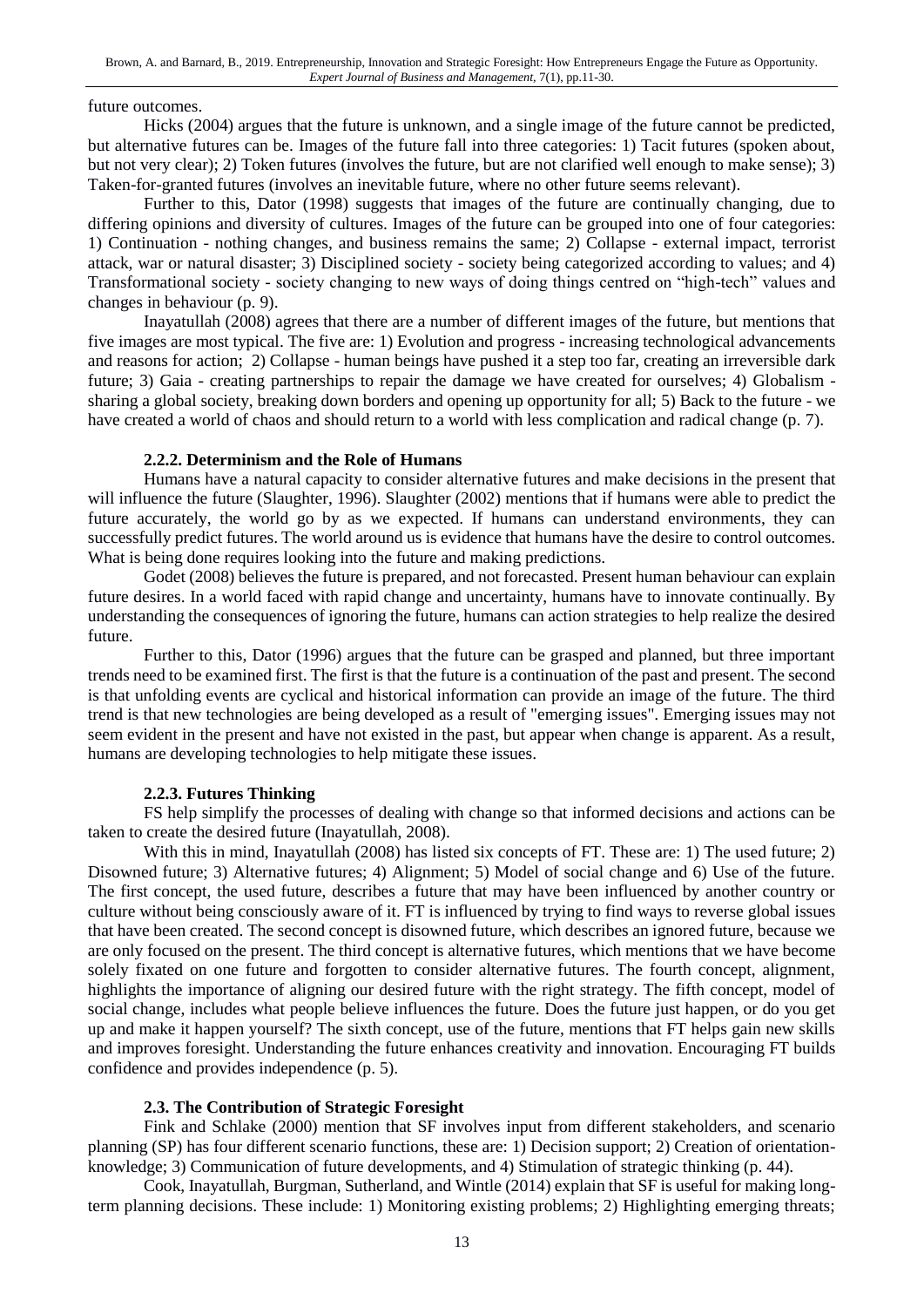3) Identifying promising opportunities; 4) Testing the resilience of policies, and 6) defining a research agenda (p. 8). SP can illuminate possible futures, which can be linked to ways of thinking and decisions made (Slaughter, 2002). Slaughter (1997) notes that organizations no longer need to react to competitors or wait for market demand if SF is used effectively. A forward view of the foreseeable future helps management shape the strategy of the organization.

#### **2.3.1. Learning**

Rohrbeck and Schwarz (2013) indicate that foresight is successfully implemented by carrying out a process of unlearning and relearning. "Foresight activities should be a structured communication process focusing on mental models, blind spots and knowledge gaps" (Rohrbeck and Schwarz, 2013, p. 16). Images of the future are influenced by life experiences, which means humans have difficulty processing new ideas, because of the way they understand the world to be. This highlights the importance of using scenarios to create tangible "images of the future". Images are stored in management's memory. Recalling these memories of the future helps organizations deal with change. SF contributes to a learning organization by creating memories of the future.

#### **2.3.2. Proactiveness**

Slaughter (1997) emphasizes that SF is not limited to long-term predictions, it is also important to incorporate into daily management processes. To remain competitive, organizations need to focus on present challenges, before they concern themselves with the future. Environmental scanning identifies threats and opportunities. Competitive advantage is gained by taking advantage of opportunities, making quick decisions and implementing calculated strategies. Using SF in the short-term urges organizations to proactively give thought to their immediate environment. SF should be an established practice in organizational cultures.

#### **2.3.3. Original Thinking**

Hines (2006) indicates that forecasting processes question organizational beliefs, that the future will be similar to the past. Forecasting encourages people to think and act differently. Rohrbeck and Schwarz (2013) add to this by mentioning that SF brings people together for discussions. Scenario analysis allows a diverse group of people to share their differing opinions and insights. Challenging mental models reveals gaps and captures a broad view of the environment. SF enhances collective intelligence and challenges "follow the crowd" ways of thinking.

Slaughter (1997) states that SF provides alternative ways to deal with past cultural challenges that have carried over into today's world. Some of these are; exploitation of resources, man with no limits, economic growth at all costs, and exponential technology growth (dehumanized). SF can provide sustainable alternatives in an attempt to deal with these present challenges that seem to be ignored.

#### **2.4. The Scope and Elements of Foresight**

According to Vecchiato and Roveda (2010), lack of information and awareness leads to uncertainty. Uncertainty escalates when management do not scan their environments effectively enough, and then do not build solutions to cope with change. There are three types of uncertainty that function together, which determine the level of uncertainty an organization may be exposed to. These are: 1) State uncertainty - lack of awareness around how the environment may change; 2) Effect uncertainty - lack of ability to predict how changes in the environment may affect the organization; and 3) Response uncertainty - lack of ability to make the right decisions and implement the right actions in response to change (p. 1529).

Vecchiato and Roveda (2010) go on to mention that foresight has predominantly always been focused on the science and technology environments (technology foresight). Social media and marketing activities help determine future environmental change, such as customer needs, consumer behaviour and lifestyle trends (social foresight). If organizations can build social foresight predictions, they will be better positioned to increase new technology sales in the future. Foresight also involves strategic competitor analysis, which aims to identify key competitors and assess what they are doing in the market. These three areas of foresight focus on organizations' micro-environments. Foresight research extends further and also includes the political, economic, social, legal, environmental, technological and political environments (PESTEL). A PESTEL analysis focuses on the external macro-factors that could affect an industry as a whole.

Further to this Vecchiato and Roveda (2010) note that the scope of analysis derived from a customer needs analysis involves three levels. These are: 1) Macro-level analysis - different segments of a broadly defined industry; Meso-level analysis - focuses on a particular market or industry; and 3) Micro-level analysis - a specific organisation or business unit. The results from the strategic analysis involving these three areas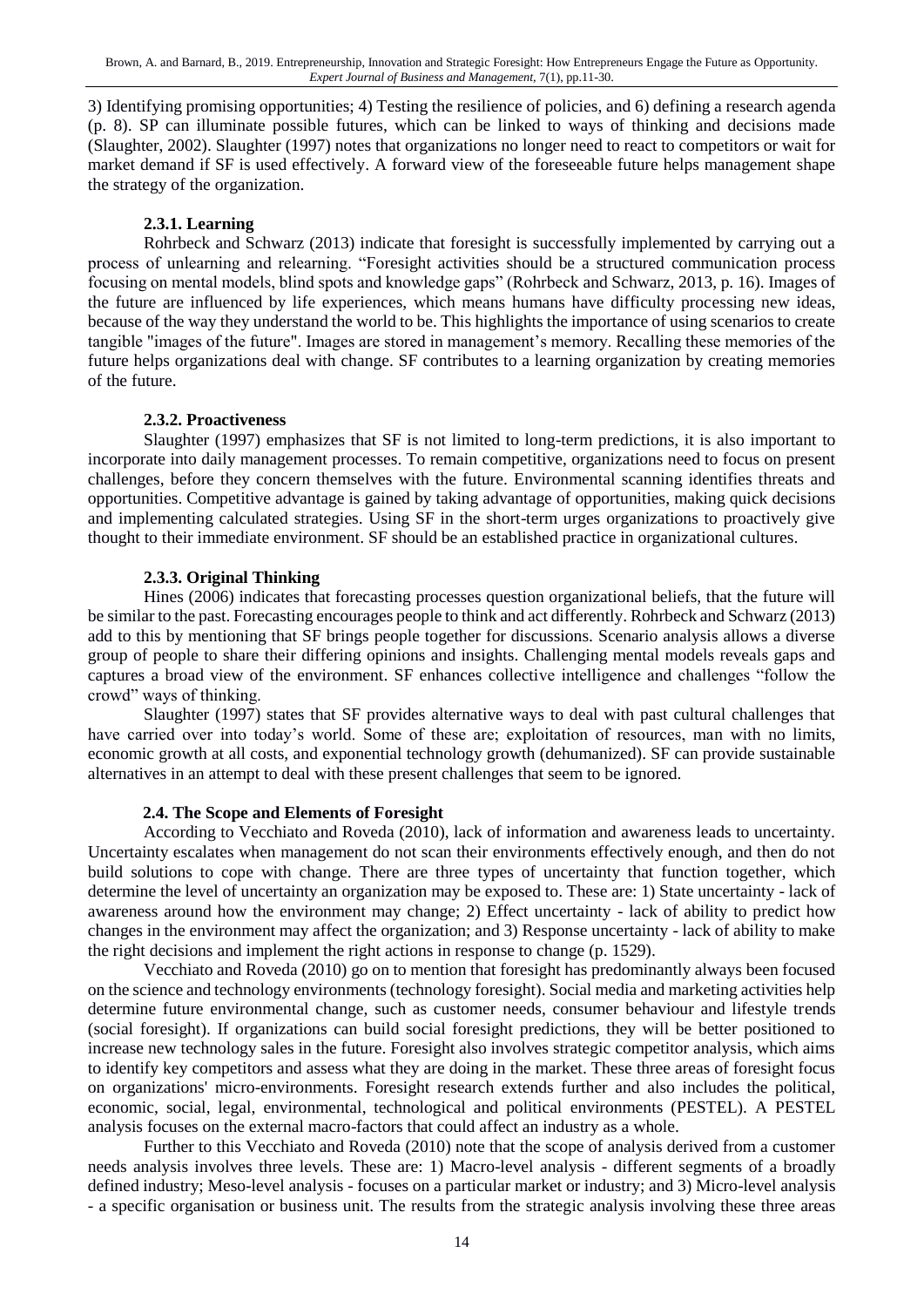will determine who the decision-makers are and at what level in the organization. Meso and macro-level decisions involve the long-term, while micro-level decisions deal with the short-term (p. 1530).

Rohrbeck et al. (2007) add to this by mentioning that SF involves three areas: science and technology, socio-cultural, and the competitive environment. The primary research fields within SF are: 1) Technology intelligence; 2) Competitive intelligence; 3) Political environment foresight; and 4) Consumer foresight. Technology intelligence involves the use of weak signals to detect new and old technologies. Competitive intelligence is a process of collecting information to understand the competitive environment better. Political environment foresight involves the assessment of policies, laws and regulations in different environments. Consumer foresight involves getting closer to your customers to understand their wants and needs, as well as demographics and potential behavioural changes (p. 3).

#### **2.5. Foresight and Innovation**

Rohrbeck and Schwarz (2013) suggest that SF and innovation are closely associated. SF processes include creativity and innovation, while searching for weak signals is the same as searching for innovations. SF helps new product development in the following three ways: 1) Exploring new areas of innovation; 2) Identifying possible innovations; and 3) Challenging research and development (R&D) teams. Scanning the environment for new technologies is standard practice in most organizations. However, scanning for future customer needs is less frequent. SF is used to determine new markets and customer groups. In cases where markets and industries merge, SF tools have contributed towards an improved understanding of the markets.

Further to this, SF is also used to cross-check whether or not current innovation strategies are aligned and prepared for potential future change (Rohrbeck and Schwarz, 2013). Farrington et al. (2012) explain that RI teams struggle with the challenge of extended time horizons and being able to predict whether or not present product development will be relevant in the future. Technological innovation is usually beyond the company's time horizon. SF helps organizations deal with time horizons.

A number of organizations use SF methods to increase innovation capacity (Heger and Rohrbeck, 2012). Heger and Rohrbeck (2012) emphasize that innovation should form a central role within an organization, to remain competitive, by keeping up with change. In an attempt to remain relevant, organizations need to improve internal processes and implement incremental changes to products and services, and continuously scan for new opportunities and markets.

#### **2.6. Business Context**

Heger and Rohrbeck (2012) explain that new markets are complex and uncertain. Foresight activities implemented in a business context help inform long-term decisions and illuminate potential futures, which help create innovations and inform strategies.

Further to this, Heger and Rohrbeck (2012) note that operating in complex and uncertain environments can result in a situation where knock-on effects or issues are difficult to identify. If an organization does not know what technologies are required to manufacture a specific product, it is impossible to determine product specifications. If the product specifications are uncertain, the organization cannot determine how much consumers are willing to pay. If there is consumer uncertainty and difficulty understanding how much they are willing to pay, the business may not be financially viable. With such uncertainty, it is difficult to make critical investment decisions. SF methods can help reduce risk and simplify complex relationships.

Slaughter (1996) argues that most organizations are starting to see the advantages of being strategically alert, and those that do not end up collapsing. Business approaches to SF and futures seem to lack sound findings, because more often than not they have come to accept that their way of doing things is the only way. Organizations that find themselves in this trap may suffocate critical thinking and miss opportunity, which sustainable social innovation depends on.

Hines and Bishop (2006) mention that the majority of organizations think the future will be an extrapolation of the past. Instead of creating a desirable future, they let events unfold on their own. Organizations need to change behaviours and engage the future.

Vecchiato and Roveda (2010) found that the role of managerial and organizational intellect in the way uncertainty is handled, is an essential area of research. Beliefs and mental models serve as a foundation for SF. Management's ability to make sound decisions can be restricted by the quality of information they receive. Mental models are developed to make sense of complex environments. These deeply-rooted mental models can negatively affect judgment, and inhibit the ability to think outside the box. Managers with differing perspectives of the environment, facing similar issues, often implement very different solutions from one another. Foresight brings clarity and enhances creative thinking.

Rohrbeck and Bade (2012) affirm the need for organizations to continuously scan for technological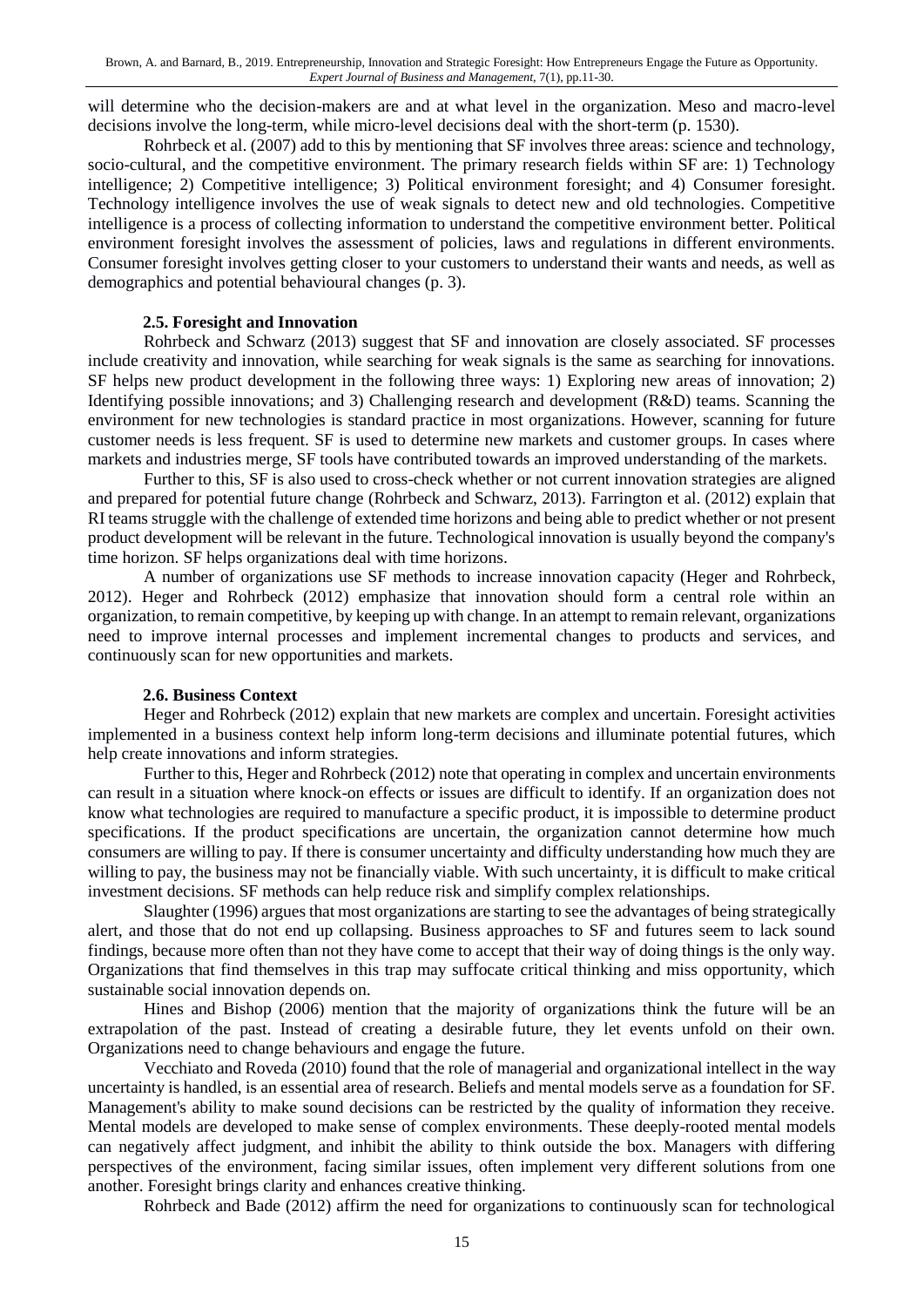developments and market trends, to remain competitive. The business environment has progressed from "make-and-sell" to "sense-and-respond" (p. 6). The environment is becoming more competitive, and in dealing with rapid innovation, organizations are having to sensitize themselves to external change, and then quickly implement strategies to avoid threats and embrace opportunities. Foresight forces organisztions to look beyond their immediate businesses and industries.

Heger and Rohrbeck (2012) state that organizations have difficulty transitioning into areas of new business for a number of reasons. These are: 1) The current business is focused on core competencies, and new areas of business are forgotten; 2) Top management deal with multiple flows of information, which can be confusing, and the inter-dependencies may be difficult to grasp, which inhibits opportunity; 3) Emerging business opportunities are assessed by middle management, who may turn a blind eye in an attempt to avoid harming current business; and 4) Organizational structures have become too complicated, causing stagnation and missed opportunities.

Therefore, information gathering through foresight activities should be shared throughout the organization, and involve all relevant people. Foresight activities can help explore new business areas, by creating collaborative and creative work environments (Heger and Rohrbeck, 2012). This is further emphasized by Rohrbeck and Schwarz (2013), who mention that middle management are usually the most resistant to RI, and that SF creates value by bringing all key stakeholders together.

Vecchiato and Roveda (2010) mention that business managers need to be aware of important drivers of change. Drivers of change can influence the industry composition and the competitive environment, as well as how organizations add value to their customers.

#### **2.7. Level of Analysis**

McKelvey and Boisot (2009) explain that strategy-finding processes should contextualize and make sense of information to determine the environment. Extending social networks improve the organization's ability to understand the environment and respond quicker. The "where to look first" involves the long-term and current trends, which helps organizations understand the influencing forces. Complexity science can be used to break down complex trends into more simple and precise trends.

Rohrbeck, Mahdjour, Knab, and Frese (2009) mention that literature on environmental scanning incorporates factors that help select information. The scope of scanning covers different areas, such as technology, consumers, competition and political environments. The intensity of scanning determines how indepth one goes within these areas. Organizations within different industries scan areas that are relevant to their core competencies; this leads to narrow observations. Scanning vertically and horizontally is a necessary process to detect threats and opportunities.

#### **2.8. Future Study Methods**

Rohrbeck et al. (2009) mention that most organizations tend to use traditional methods that have always worked. Organizations with effective FS processes regularly adapt their methods according to the context within which they find themselves. Most organizations use simple methods, rather than the more complicated methods offered. An overview of the different FS methods are provided below:

*Analytical methods:* Slaughter (1997) mentions that cross-impact analysis is best used when forces have been identified and the connections between them need to be carefully examined. Analytical methods are used to create scenarios and scanning processes. Forecasting and trend analysis have become less popular, because sudden change can influence them.

*Iterative and exploratory methods:* Slaughter (1997, p. 7) notes that the following methods are best used to assess future options and strategies. These are:

- *Scenario building:* This is the most widely used method in futures study. Scenarios help organizations understand the immediate environment, consider future states and then implement strategies;
- *Visioning*: This is a workshop process studying current issues, considering past successes and then determining a way forward to realize a preferred future;
- *Backcasting*: This method is used to study a desired future and then working from that backwards to the present; each step is carefully assessed;
- *Future*-*scan*: This method is usually carried out over a two-day workshop and results are entered into a cross-impact matrix. The outputs provide three images of the future, which are then assessed to help build strategies.

*Implications wheels and futures wheels:* Cook et al. (2014) mention that futures wheels are used to determine the implications of decisions. A group discussion first highlights the primary concerns, and after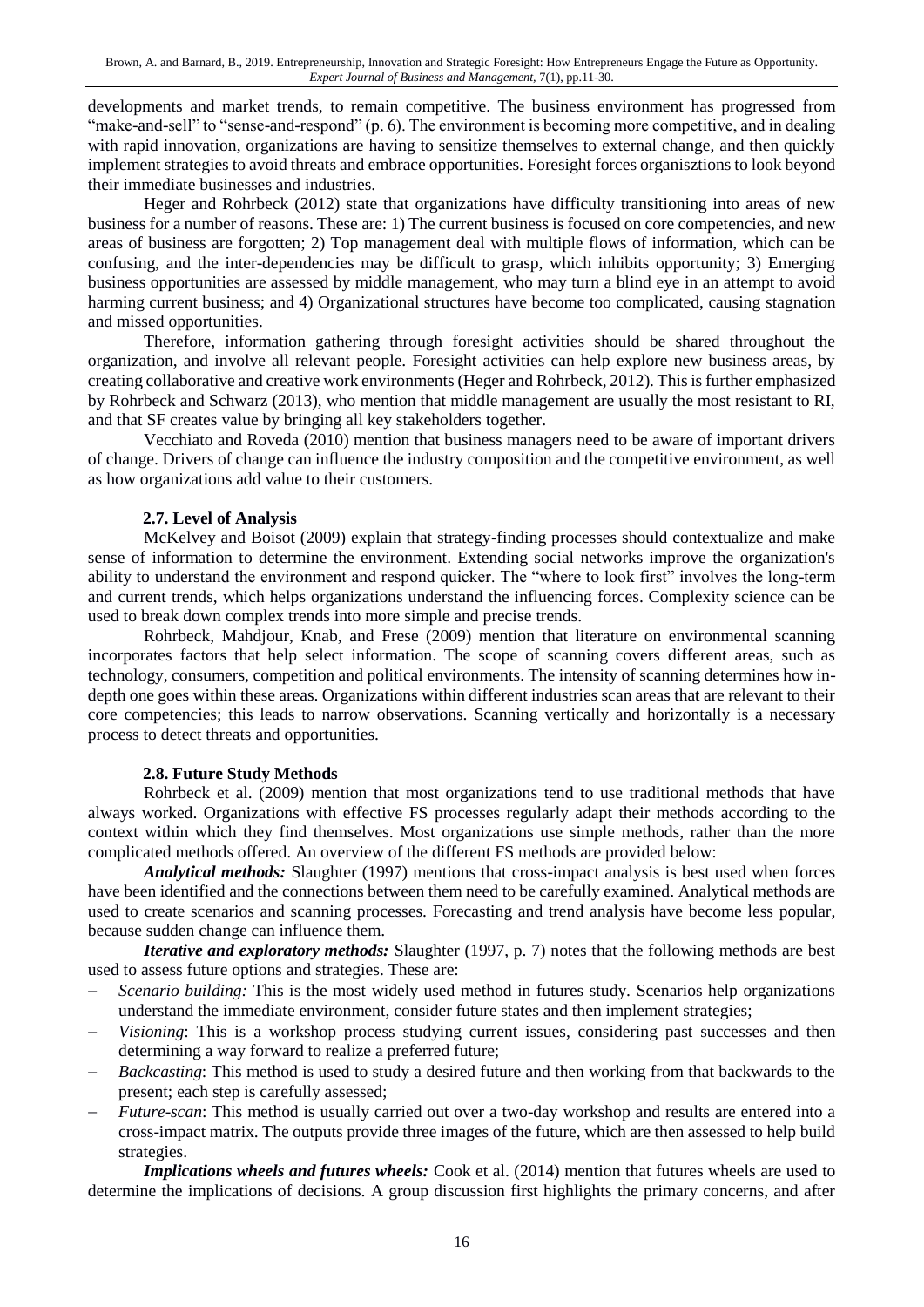that, other potential knock-on effects are considered. Inayatullah (2008) argues that futures wheels are used to determine future issues, and how the working parts in a system all work together to form a bigger picture. Farrington et al. (2012) explain that implications wheels are a qualitative tool used to assess how trends change over time. The process requires group input, and together different potential future forces are mapped out. This allows organizations to prepare for future surprises.

*Participatory futures:* Farrington et al. (2012) mention that this is a new method that uses online simulation type technology. The advantage of using this method is that it captures a sizeable, diverse audience, which can help predict the future and then devise ways to adapt.

*The futures landscape:* Inayatullah (2008) notes that this is a tool to help organizations understand where they are positioned. The landscape deals with four layers: the first is a highly competitive environment where the firm is merely surviving. The second is using strategy to remain attentive and improve. The third is a bird's-eye view of the environment in which the organization finds itself, and the fourth layer is understanding the vision and a way forward into the future. Are organizations in survival mode and only focused on the dayto-day operations, or has it created a forward-looking strategy to grow?

*Emerging issues analysis:* Cook et al. (2014) describe this as a method used to detect future trends, by examining potential associations between unrelated factors. Dator (1998) mentions that emerging issues analysis (EIA) is a method used to identify threats and opportunities early on, before they develop and become too difficult to manage. Inayatullah (2008) states that EIA is also concerned with identifying progressive and innovative business areas.

*Scenarios:* Rohrbeck and Schwarz (2013) note that scenarios create value by simplifying change, presenting alternative futures and building strategies. Fink and Schlake (2000) mention that scenarios help organizations remain competitive, by creating multiple views of the future, because one single image of the future is unreliable. According to Mietzner and Reger (2005), SP helps create multiple future options, and this helps with decision making.

A scenario is not a fixed future, it is an image of a possible future, which then informs what needs to be done in the present to move closer to a preferred future state (Godet, 2008). Farrington et al. (2012) describe two different types of scenarios, 1) Inductive scenarios are created from a bottom-up approach, looking at trends and building alternative futures, and 2) Deductive scenarios which use a top-down approach, taking a few known critical uncertainties and creating scenarios around how they might play out.

*Backcasting:* This is a tool that can be used to identify factors that may hinder the achievement of goals, and then develop strategies to deal with them (Cook et al., 2014). Backcasting is not a forecasting tool; it is a tool that tests the likelihood of a desired future being achieved (Robinson, 1990). Slaughter (1997) explains that backcasting is a process of working back from the desired future and putting in place the steps required to get there. This method mainly deals with long-term issues, rather than present immediate problems.

*Competency trees:* Godet (2008) notes that competency trees are a representation of the entire organization. This method is used to understand the organization's strengths and weaknesses. The analysis includes understanding the past, examining the present, and looking ahead to the future. The roots represent the skills and capabilities, the trunk represents the output ability, and the branches and leaves represent the market, services and products.

*Structural analysis:* Godet (2008) mentions that structural analysis is carried out by internal staff, as well as external consultants. The method follows three stages: 1) identifying a range of factors, 2) understanding connections between these factors, and 3) selecting the primary factors. The real advantage is that it stimulates group think and it can be used to validate hypotheses.

*Stakeholder analysis:* Godet (2008) notes this method helps identify the relationships between various strategic stakeholders, and to understand the influence of each stakeholder. During the analysis, important questions are put together, and a strategic direction is formulated.

*Morphological analysis:* Godet (2008) mentions that this method is predominantly used to break down a wide variety of alternatives and build scenarios. Ritchey (2005) argues that morphological analysis is used to deconstruct and understand a range of complicated relationships, usually referred to as wicked problems. It entails understanding the parts that make up a whole.

*Delphi method:* Cook et al. (2014) explain that Delphi method (DM) is a process where experts carry out rounds of questions and answers, and according to the view of others, they can adjust and improve their own views. A confidential voting system is used to enhance accuracy. Slaughter (1997) argues that DM inhibits diversity, because opinions are limited to subject matter experts only. However, the method does capture farreaching views, and can be useful when experts are knowledgeable. Godet (2008) mentions that DM is a process that provides expert consensus on an issue facing uncertainty.

*Causal layered analysis:* Causal layered analysis (CLA) is a tool used to uncover hidden beliefs and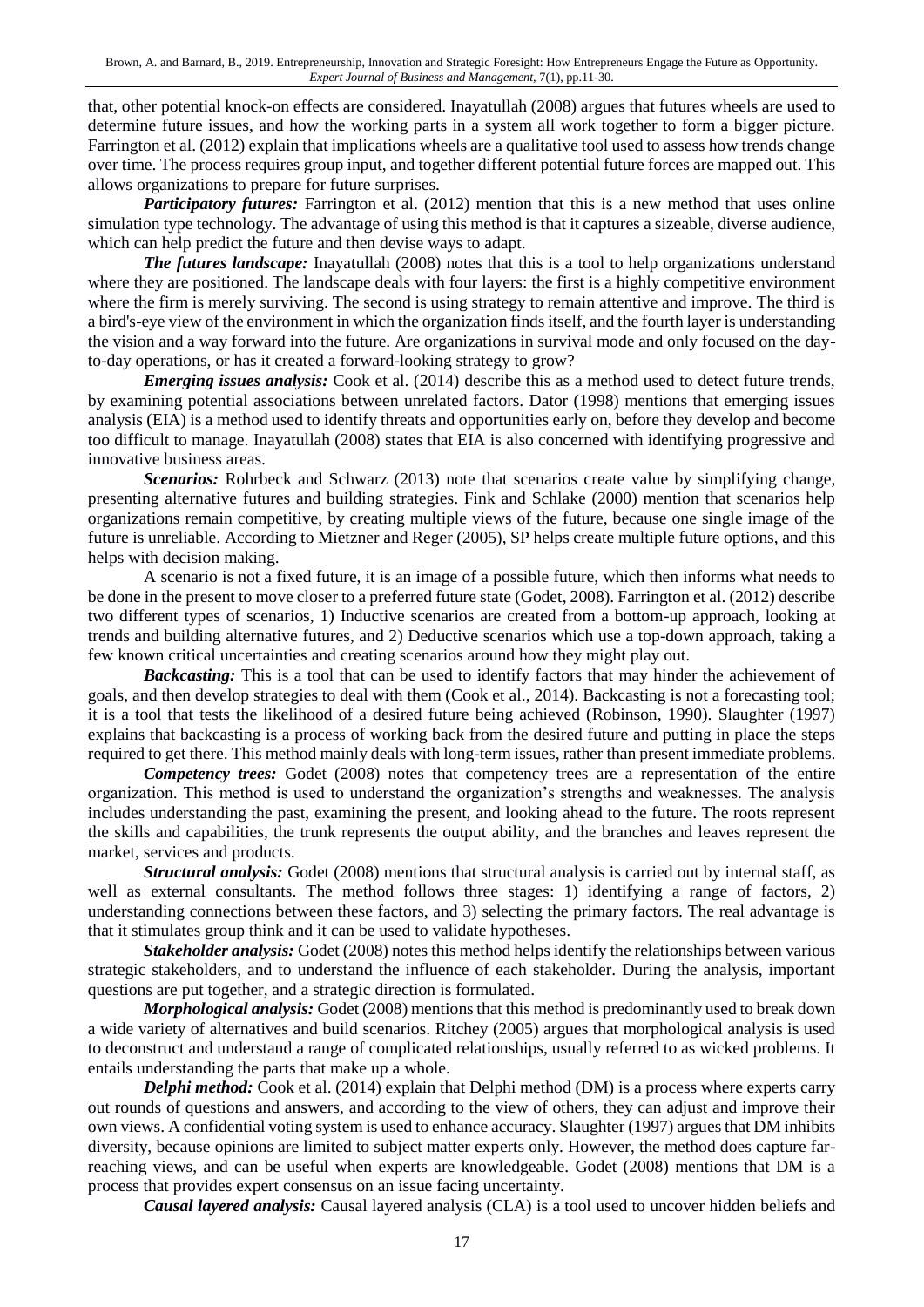create new platforms to enable change (Cook et al., 2014). CLA studies issues thoroughly, in contrast to traditional forecasting tools which usually only touch the surface of issues (Slaughter, 1997). CLA is not a futures predicting tool, it is a tool used to deconstruct the past and present, in an attempt to construct alternative futures (Inayatullah, 1998). Further to this, Inayatullah (2008) mentions that CLA is a tool used to deepen our understanding of the future, and there are four areas to consider: 1) the day-to-day, generally accepted way of doing things, which mainly deals with the short-term; 2) a more in-depth assessment of the political, economic and social causes of an issue; 3) worldview, the way we make sense of the world we live in; and 4) uncertain, but trusted experiences. CLA attempts to create understanding by bringing these four areas together and unpacking them.

*Action learning:* Ramos (2006) notes that action learning (AL) is a learning process carried out by asking a group of contributors questions; it is not a collection of expert opinions. Images of the future are created in a collaborative setting. Present strategic action shapes the desired future. Inayatullah (2006) emphasizes that AL is a learning process gained through practical experiences. The official future is questioned, unpacked and new futures are created.

#### **2.9. Conclusion**

The literature review delineates the importance of considering and engaging the future. The business environment is faced with rapid change, RI and ever-growing uncertainty. Organizations are forced to consider future alternatives, innovate and implement strategies, if they wish to gain competitive advantage and stay ahead of the curve. The literature review also shows how engaging the future can have an impact on innovation, and thus entrepreneurship. However, the literature is generally silent on how entrepreneurs view and approach the future, and what they are actively doing in preparation for and anticipation of the future. The review concludes with 3 research questions, in light of the principal question: How do entrepreneurs and innovators engage the future as opportunity?

- How do entrepreneurs view the future?
- How do entrepreneurs engage the future?
- How do entrepreneurs incorporate the future when innovating?

#### **3. Methodology**

In order to answer the research questions regarding how entrepreneurs and innovators engage the future as opportunity, purposive sampling was used, and semi-structured interviews were carried out with experienced entrepreneurs. It is the view that experienced entrepreneurs would have developed adequate knowledge and experience - views and perspectives – regarding the future, and innovation in the context of the future. Experienced entrepreneurs were defined as entrepreneurs with at least 1 successful business, and with a minimum of 3 years entrepreneurship experience. Sampling was not confined to any particular industry, as the impact of industry on views and perceptions of the future, as well as approach to the future, was seen as negligible. A total of 10 interviews were conducted. Participants were identified through professional and business networks. Interviews on average lasted 1 hour. Interviews were recorded, transcribed, coded, and further analysed.

#### **4. Analysis**

Table 1 presents the main themes of the analysis, with their associated research questions.

| <b>Research Question</b>                             | <b>Related Themes</b>                     |
|------------------------------------------------------|-------------------------------------------|
| 1. How do entrepreneurs view the future?             | Outlook of the future                     |
|                                                      | The future brings change                  |
|                                                      | Preferred futures                         |
| 2. How do entrepreneurs engage and make sense of the | Considering futures                       |
| future?                                              | Factors influencing the future            |
|                                                      | <b>Futures studies</b>                    |
| 3. How do entrepreneurs incorporate the future when  | Innovation and the future                 |
| innovating?                                          | Competitive advantage                     |
|                                                      | Acclaimed entrepreneurs (Elon Musk, etc.) |

*Table 1. An overview of the research questions and grouped themes.*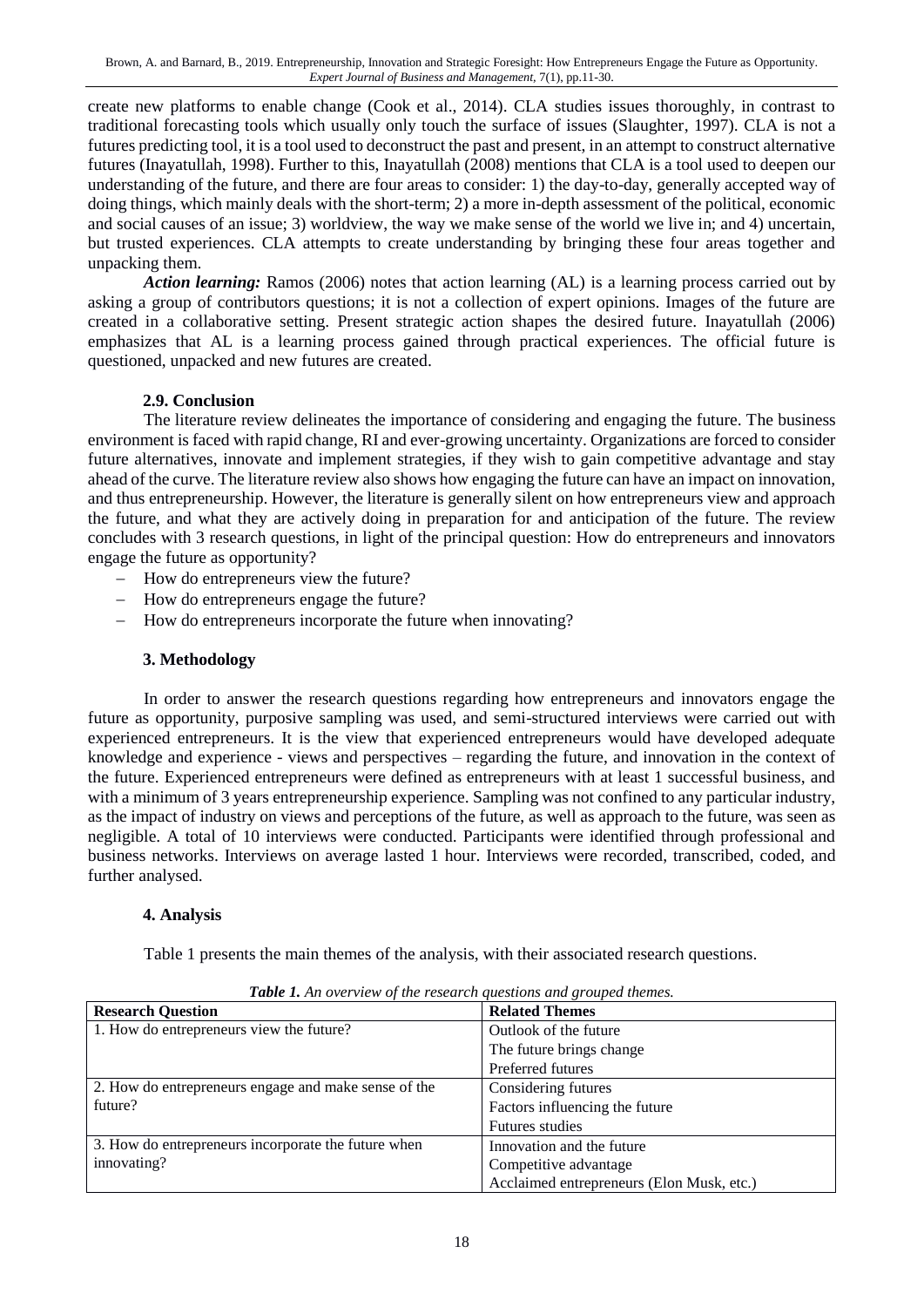#### **4.1. How Do Entrepreneurs View the Future? 4.1.1. Outlook of the Future** *Perspectives:*

The participants' outlook of the future was generally negative. The main factors driving this are political and economic uncertainty, lack of leadership, a culture of dependency, poor infrastructure, lack of education and skills, government regulations and policies, growing unemployment, and restrictive labour laws. Further to these factors, the views showed that people are concerned and worried about the future. The business environment is seen as turbulent and tough. It was mentioned that there is a lack of interest in entrepreneurship as a career choice, and government support is limited.

Participants were also optimistic and hopeful, and mentioned that the future looked promising. The future was described as new, intriguing, exciting, and brighter than most think. It was mentioned that access to the internet and technology is encouraging entrepreneurial activity, more business schools and incubators are opening and stimulating business, and government are starting to improve in the incubation space. The view was that people are finding long-term solutions to past issues, and the future would bring opportunity for entrepreneurs.

There were a few mentions that outlooks of the future are context-based, where certain futures look promising and others horrifying. A participant said, "In South Africa, it is so hard to predict, it could go any number of ways. It could go more crumbly, and less infrastructure, and more nonsense, and more corruption, and it could have little pockets of places where it really excels, which is probably what will happen. And other places where it will stagnate."

#### *Uncertain and surprising:*

The view was that the future is mostly uncertain and surprising, and it is continually changing, and disruptions appear unexpectedly. It was mentioned that the future is difficult to predict, and that it is mostly a guess. The main factors causing this are unpredictable events, disruptive innovations, waiting for the future to arrive, and highly volatile and changing environments.

Participants mentioned on very few occasions that the future is not surprising and unexpected. The view was that there are many weak signals and obvious trends that show where the future is going. One participant said, "I think in general terms, for me it is not surprising at all. I think that there are enough signs about what the future would look like." It was also mentioned that research provides sufficient insights into the future. There were a few instances where participants felt neutral about the future being surprising and uncertain, and said maintaining an awareness of the future can reduce uncertainty and minimize surprises, but it cannot be avoided.

#### *Fixed or knowable:*

The view was that the future is unknown and cannot be fixed. It was also mentioned that the future is difficult to predict, complex and continually changing. It was mentioned that the general direction of the future can be partially anticipated, but how one arrives at that future is unknown.

#### *Business structures and environments:*

The predominant view was that businesses are changing from centralized to decentralized structures. Participants mentioned on many occasions that traditional hierarchical structures will not be sustainable in the future, and that there is a shift towards flat structures. The view was that flat structures promote openness and trust, collaboration, networks, and sharing of information.

Another common view shared by participants was that company structure will influence the ability to change, and that smaller organizations can change quickly. As an example, one participant said, "when you have a small organization, and you change, it is easier, because, you know, the shift in change does not disrupt things, but when you have a big organization with lots of people who are used to doing things in a particular way, and there is a big expectation by everybody, all stakeholders, it is not easy."

Further to this, it was mentioned that the future would be made up of many smaller entrepreneurial businesses, and fewer monolithic corporations. The view was that traditional norms are changing, and new norms are being created. It was mentioned that traditional economic drivers will change, and new developments and areas of research will start creating new industries. New norms mentioned were flexible work schedules, self-employment, and people enjoying a balanced lifestyle.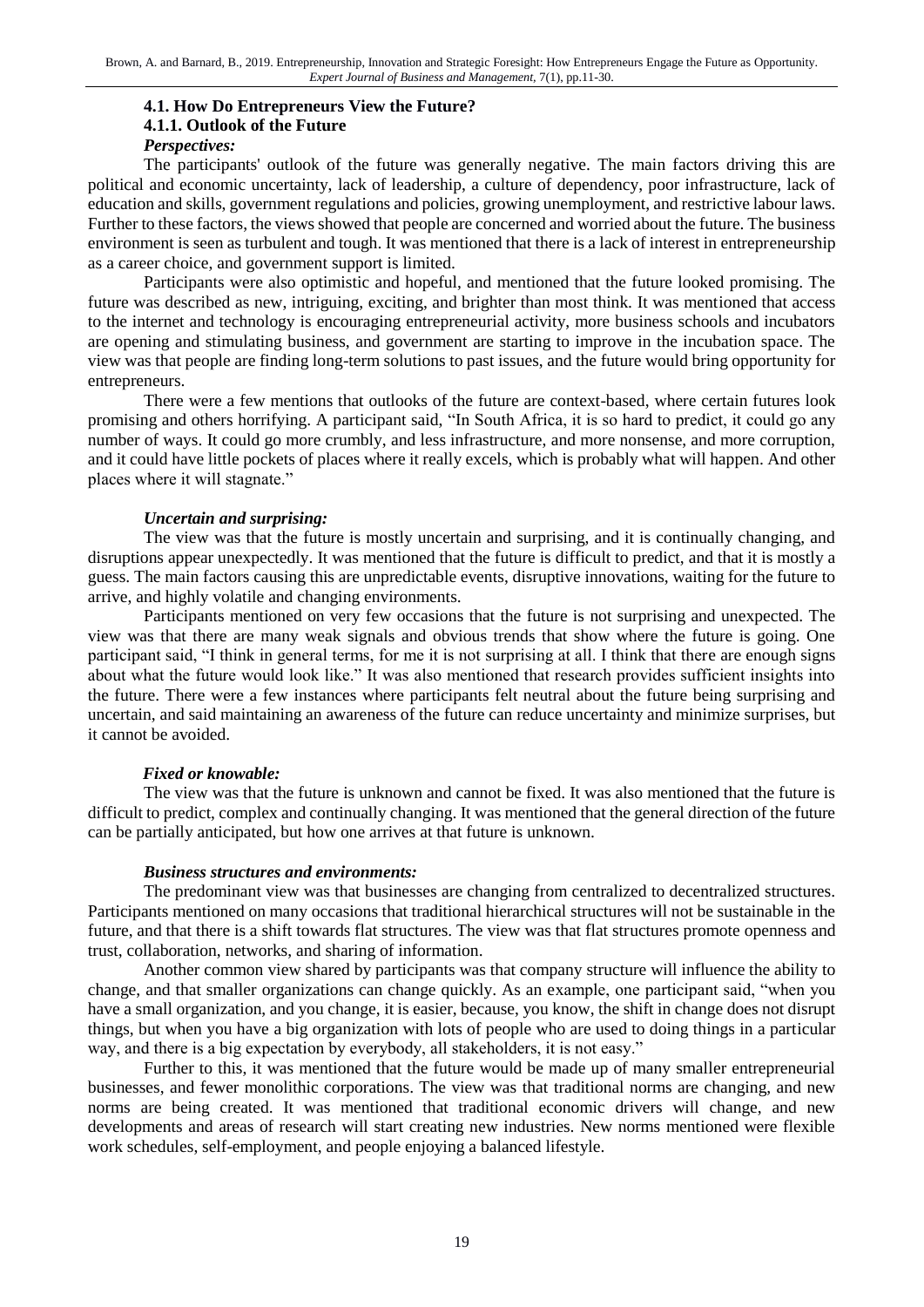#### **4.1.2. The Future Brings Change**

#### *Rapid change:*

The dominant view was that the future will bring exponential change and disruption, and that innovations are changing the way people live their lives. Participants mentioned that change is exponential, and described it as "bothersome" and "worrying". As an example, one participant said, "we develop a product, or we develop a version of our product, which is all obviously software based, and we are releasing new versions and innovating on those things literally daily."

Participants mentioned that it is essential to be agile and adaptive, to remain relevant in a rapidly changing world. As an example, one participant said, "because the future changes so fast, variables are changing so fast, circumstances are changing so fast, you have to be so agile in adapting to it." The view was that agility could help mitigate the effects of surprises.

Participants mentioned that people generally resist change and keep doing things in familiar ways. The view was that there is a "generation" of people who are scared of the future and resist change. It was said that people who ignore new technologies will soon become irrelevant. Also, the view was that people need to be open-minded and willing to learn, and that innovation should be an on-going strategy.

#### **4.1.3. Preferred Futures**

#### *Realizing better futures:*

The view was that social media is changing the way society behaves. One participant said, "I mean social media is changing everything. But the problem is, that I am seeing develop, or that I am concerned about let me rather say, is that you have a lot of commentators that actually have no real cause to be a commentator, and they are becoming like a mob." It was also mentioned that social media divides society, by spreading fake news and information.

Participants mentioned that technological development and advancement, like the fourth industrial revolution, is causing social conflict, further inequality, privacy and security issues, and is threatening jobs. It was also mentioned that peace on earth is being disrupted by global conflict, and environmental damage is increasing; these are concerns of the future.

Participants mentioned that the business environment needs reviving, and that entrepreneurship needs to be encouraged, to help reduce unemployment. It was mentioned that education systems need to teach entrepreneurship and transfer skills, to enable people to start and manage businesses sustainably. The view was that entrepreneurs need more support from the government, including better infrastructure and policies that encourage people to start businesses and to become innovative.

The dominant view was that better futures are subjective, and context based. It was mentioned that poverty and income inequality need to be addressed urgently. As an example, one participant said, "it is at a point that no entrepreneur, no business person, who has any hope for the future, and wants to build for the future, can do so without considering how what they do, will alleviate poverty".

Participants mentioned that the economy needs the be inclusive, jobs need to be created, and greater society can no longer be ignored. A number of participants mentioned that imbalances of the past still need to be restored. Social injustices need to be considered, and people need to become more aware of them.

#### *Moral and ethical considerations:*

The view was that there are moral and ethical considerations involving technology and long-term social consequences. New products need to benefit society as a whole. Participants mentioned that some organizations are extractive, and generate profits at all costs. It was also mentioned that keeping people in poverty, while others enjoy wealth, is a moral issue. As an example, one participant said, "I don't know if anybody can enjoy their wealth, with somebody standing in abject poverty right next to them. How can they still call themselves human?"

#### *The ignored future:*

The view was that people are willingly blind to undesirable futures, and there is a lack of ownership of the future. People feel that today's wrong-doings will be dealt with by future generations. Participants mentioned that futures are ignored when there are economic agendas involved. One participant mentioned that the future is ignored when significant investments depend on a specific future playing out.

Participants mentioned that the future is ignored, because it is unknown and scary. As an example, one participant said, "If you can't predict it, you don't know what is in it, and it looks terrifying, you just turn your head and focus on what you can".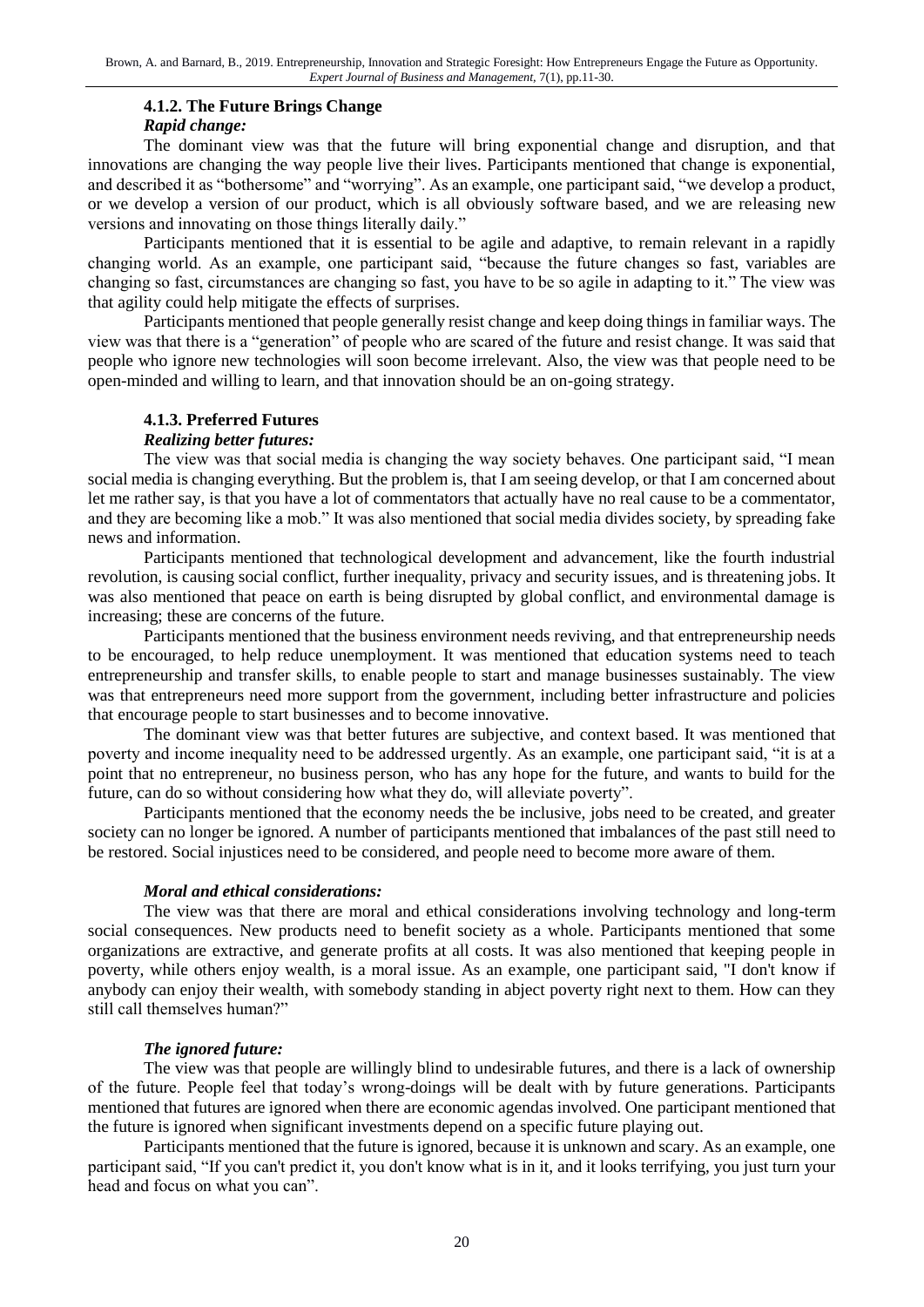#### **4.2. How Do Entrepreneurs Engage and Make Sense of the Future? 4.2.1. Considering Futures** *Understanding futures:*

The majority of participants mentioned that they actively attempt to understand the future. The main view was that entrepreneurs cannot remain relevant in a fast-paced world, without being cognizant of the future. Understanding the future helps identify opportunities and avoid threats. It was mentioned that understanding of the future does not eliminate risk, it reduces it by being prepared for the future. Participants said that thinking about the future provides direction, and helps inform immediate decisions. Considering futures was described as, "something to head towards" and "a viable compass". A few participants mentioned that entrepreneurs deal with the day-to-day of business, and considering the future is not a priority. Others mentioned that a lack of time makes it difficult to keep up with the future, and one participant mentioned that the future is unknown, and the time spent on it is irrelevant.

#### *Personal futures:*

The view was that personal future planning is necessary, but more effort was required. Thinking about futures was described as a "good intellectual exercise" and a "valuable planning process". Most participants mentioned that planning personal futures is an informal activity, and a general idea is mapped out. As an example, one participant said, "I guess mine is just more informal and maybe scrambled up here in my head". One participant mentioned that the future keeps changing, and it never ends up as planned. Another participant mentioned that the process of thinking about the future is of "no interest" and said the process is "tiring".

#### **4.2.2. Factors Influencing the Future**

#### *Trends and influencing forces:*

The view was that the world is moving from centralization to decentralization. It was mentioned that digital technology, automation, and big data are current significant trends, and that digital marketing will slowly start declining.

#### *Following the future:*

Participants were asked to rank a number of factors according to their level of importance in terms of influencing the future. Figure 1 below shows the number of responses and rankings for each factor. Participants placed most importance on technology and social factors influencing the future, and least importance on political factors and competitors.



*Figure 1. Importance of factors in terms of following the future.*

#### *Past and present influence on the future:*

The view was that an understanding of the past is helpful in constructing views of the future. Participants said, lessons from history inform today's decisions, which then influence the future. One participant mentioned that a lot of today's innovations are based on what was done in the past (incremental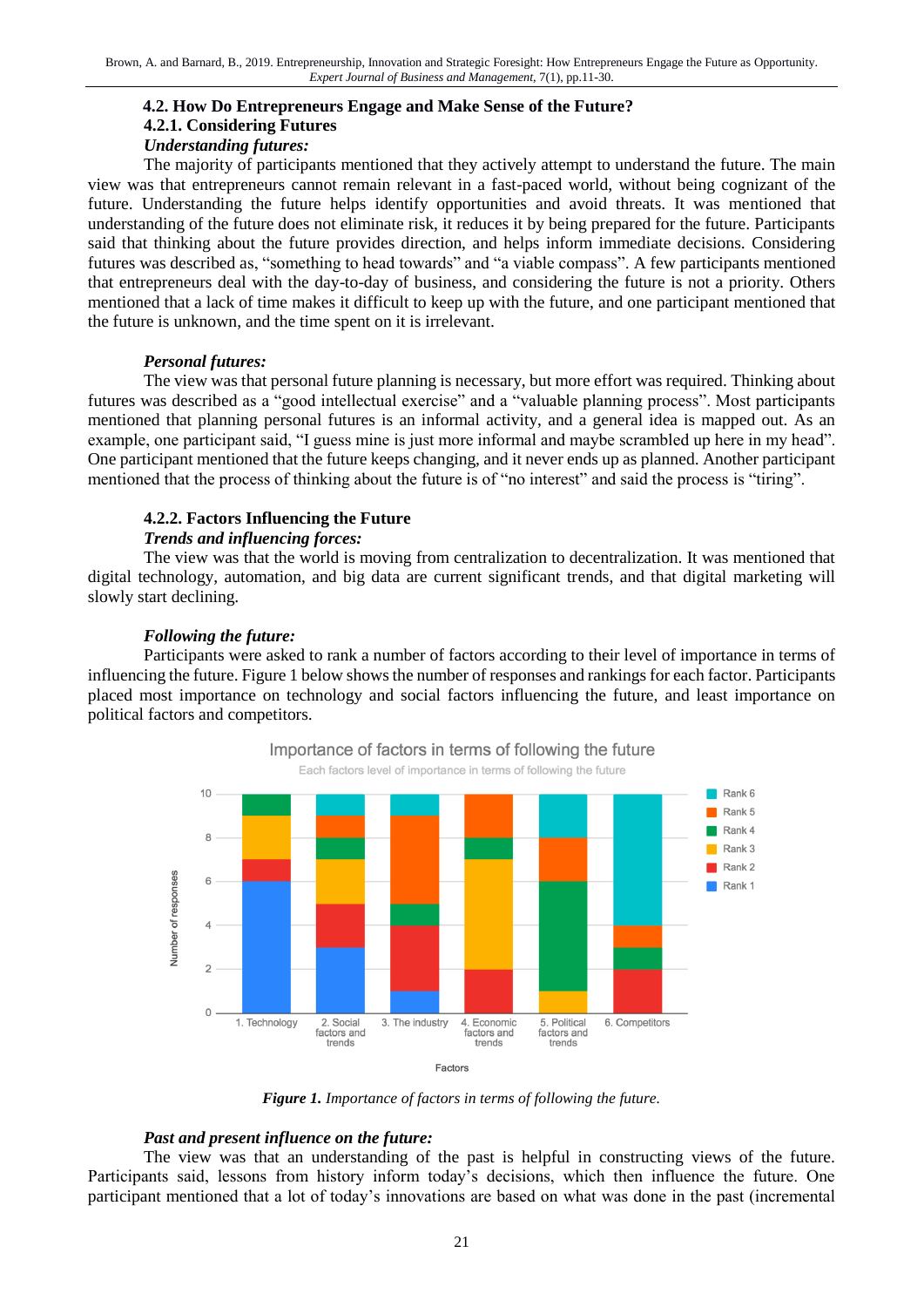changes), and that future innovation attempts to resolve the problems of the past.

Participants mentioned that unpacking the present helps create tangible images of the future, but it does not make the future predictable. The view was that it is essential to understand the present, and then to continuously adjust and predict where the future is heading. Participants mentioned that the future is imagined and unpredictable, and therefore understanding the present is irrelevant. It was mentioned that people can get stuck in the past and resist change, this then impacts the future, often negatively.

#### *Factors directing the future:*

The view was that many leading factors influence future direction. The main view was that entrepreneurs have the most significant influence, and that they usually do not intentionally plan to change the world, it just happens. As an example, one participant said, "I just think Steve Jobs was passionate about computers and how they looked. Elon Musk is passionate about certain technologies. By extension they impact the future, I don't think they set out to change the future." Another view was that innovations redirect the future, as one participant said, "so, innovation will shape the future. That is just the nature of innovation."

Participants also mentioned that worldviews and agendas direct and shape futures. Governments and global bodies drive agendas, formulate regulations and policies, and control access to information and knowledge, which influences society, and this shapes futures. Another view was that society has a significant influence on the future, because society decides if an innovation meets a need, and if it does, people end up changing. One participant said, "I think this is where, when you talk about the ordinary citizen, it is the adoption of the ordinary citizen of the innovator's product or services that will shape the future."

Participants also mentioned that humans are processing and accessing information far quicker, and this shapes the future too.

#### *Views of others:*

Participants mentioned that the views of others do influence their views of the future. However, a common concern was that opinions are often biased, and drive agendas. The view was that information needs to be trustworthy and credible, for it to be useful. One participant said, "so, you get dreamers, and you get some people who have a very respected and a very sort of credible view of what that future might be. So, I pay attention to those."

Another common view was that there are many differing opinions on the future, and a lot of them can be wrong. It was mentioned that people need to trust their judgements, and then formulate their own views, and not just follow others blindly. Participants also mentioned that incorporating ordinary people's views and public perceptions, help identify gaps and needs. It was mentioned that many views of the future are developed in a first world context, and then "fail" in a third world context.

#### *Assumptions made:*

The view was that the future is difficult to predict, because things change very quickly, and predictions are often wrong, because the future is unknown and uncontrollable. One participant said the future is a "game of probabilities", emphasizing that it is difficult to predict the future. Participants mentioned that the following factors usually unsettle future projections:

- Lack of resources.
- Fixed views of the future.
- Overconfidence.
- Caught in the day-to-day of the business.
- Lack of credible information.
- Slow uptake from markets.
- Disruptive innovations.

#### **4.2.3. Future Studies** *Studies on the future:*

Participants mentioned that they are generally not aware of FS conducted for entrepreneurs. The view was that FS for entrepreneurs would be beneficial, but hidden agendas and credibility would be a concern. It was mentioned that FS carried out in first world contexts, need to be made relevant to third world contexts. Another view was that FS could develop a "herd mentality", where everybody believes in one idea or outcome, and this carries risk.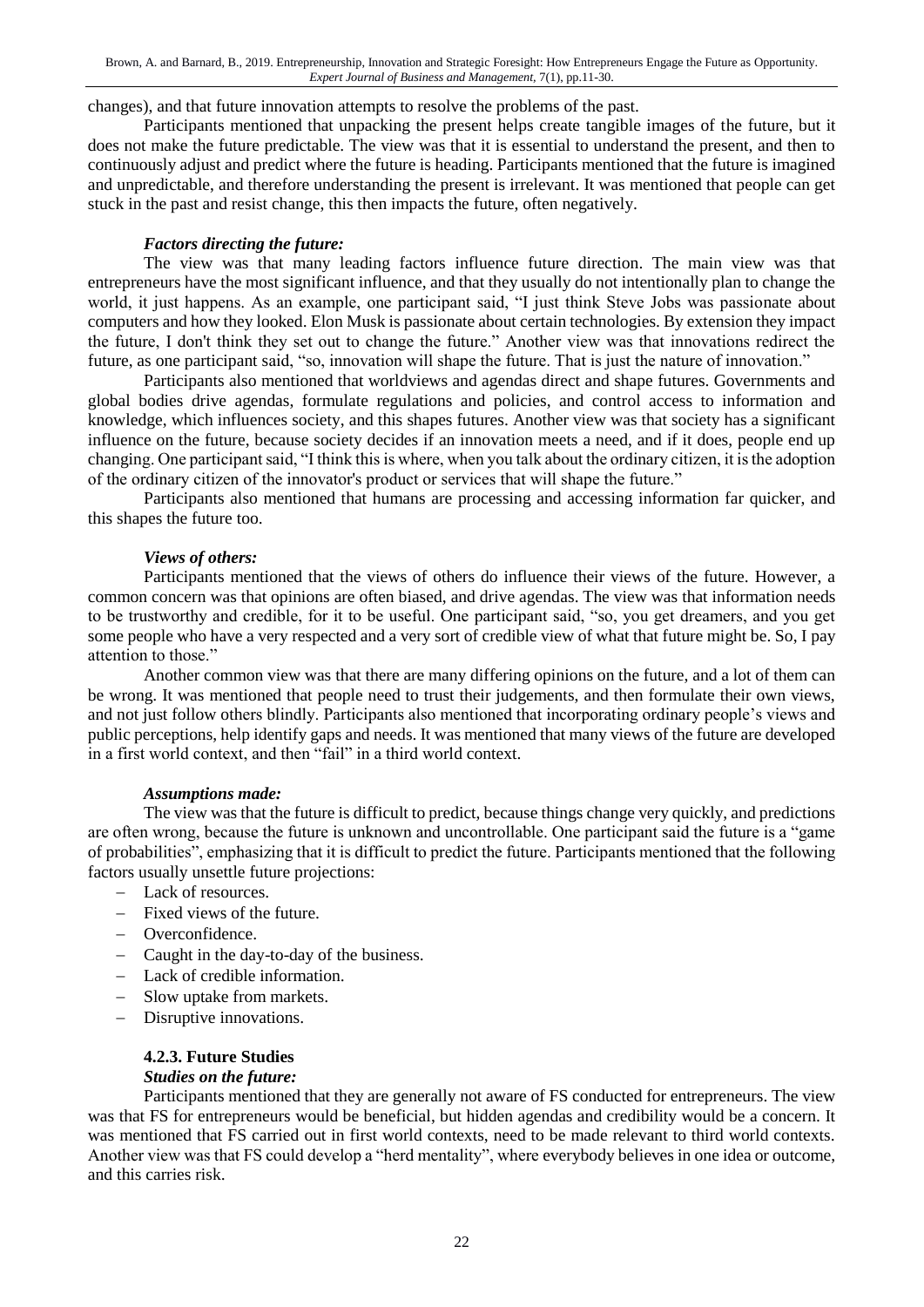#### *Methods used:*

Participants mentioned that traditional forecasting methods, like financial analysis, are used to map future direction. Common methods used were reading books and publications, engaging social media platforms (LinkedIn), attending conferences, creating mind maps, asking questions and learning, dialogue and discussion, international travel, watching science fiction movies, and analyzing general trends. Some participants said they use tools such as SWOT, PESTEL, Delphi programs, the Business Model Canvas, Porter's 5 Forces, and scenario analysis. The majority of participants said they continually scan for weak signals. One participant said competitor and industry analysis, and benchmarking techniques, are used to map future direction.

#### *Future timelines:*

Participants mostly use short-term timelines when working with future predictions. The general view was that extended timelines are unpredictable and risky, and shorter timelines are less risky. Participants mentioned that rapid change is shortening timelines: in the past, timelines of 5, 10, 20 years where relevant, but the view is that timelines have been reduced to 6-18 months, and in some cases, 3-5 years. Participants mentioned that rapid change can make future planning irrelevant, and therefore it is done as an exercise, rather than a set strategy. As an example, one participant said, "So, you do it, and you kind of put it in the drawer, and then you realize that, in a year or two, that it is probably not relevant." Participants mentioned that entrepreneurs can work with timelines of 10-20 years, but unlimited resources are required. As an example, one participant said, "maybe you can have these big visions like Elon Musk has, or we have like a world where there are driver-less cars, so yes, if you have unlimited cash to burn, sure. "

### **4.3. How Do Entrepreneurs Incorporate the Future When Innovating?**

#### **4.3.1. Innovation and the Future**

#### *Understanding the future:*

The view was that innovation and the future are deeply linked. Participants mentioned that it is essential to incorporate the future when innovating, and that attempting to understand the future helps identify opportunities, reduces uncertainty, and ensures innovations are future ready and sustainable. Participants mentioned that new product developments are only successful when consumers buy them, which means entrepreneurs need to study future trends, to prepare for future needs.

The majority of participants said that RI could not exist without viewing the future. As an example, one participant said, "I don't believe that you can create radical innovations, if you don't understand what people's mindset is now, and what future events are coming".

Another view was that radical innovations result when entrepreneurs quietly try to resolve a problem, without studying the future, and the innovation takes off, because the market wanted it. As an example, one participant said, "Do you think Mark Zuckerberg knew that he was going to dramatically change the world when he created Facebook? No. Sometimes the most radical things come, because someone is trying to come up with a solution for themselves."

#### *Present issues and needs:*

The dominant view was that entrepreneurs are more concerned about innovating to solve immediate consumer needs, and this ends up shaping the future. Participants mentioned that scanning the environment to understand present societal and market demands, leads to innovation. The view is that entrepreneurs need to be aware of the future when innovating, but today's problems come first. One participant said, "it is more about deconstructing the present, in terms of product innovation, to say what are the things people are currently struggling with, or what are the needs currently, and that shapes the future."

#### *New product failure:*

The main view was that innovations mostly fail because they do not address immediate consumer needs. Participants mentioned that an understanding of the future is necessary for successful innovations, but it does not eliminate risk. The main factors that lead to new product failure, as mentioned by the participants, are:

- Products are too early for the market.
- Competitors produce superior products and get to market quicker.
- Technical issues.
- Innovating for an anticipated future based on assumptions, and it ends up wrong.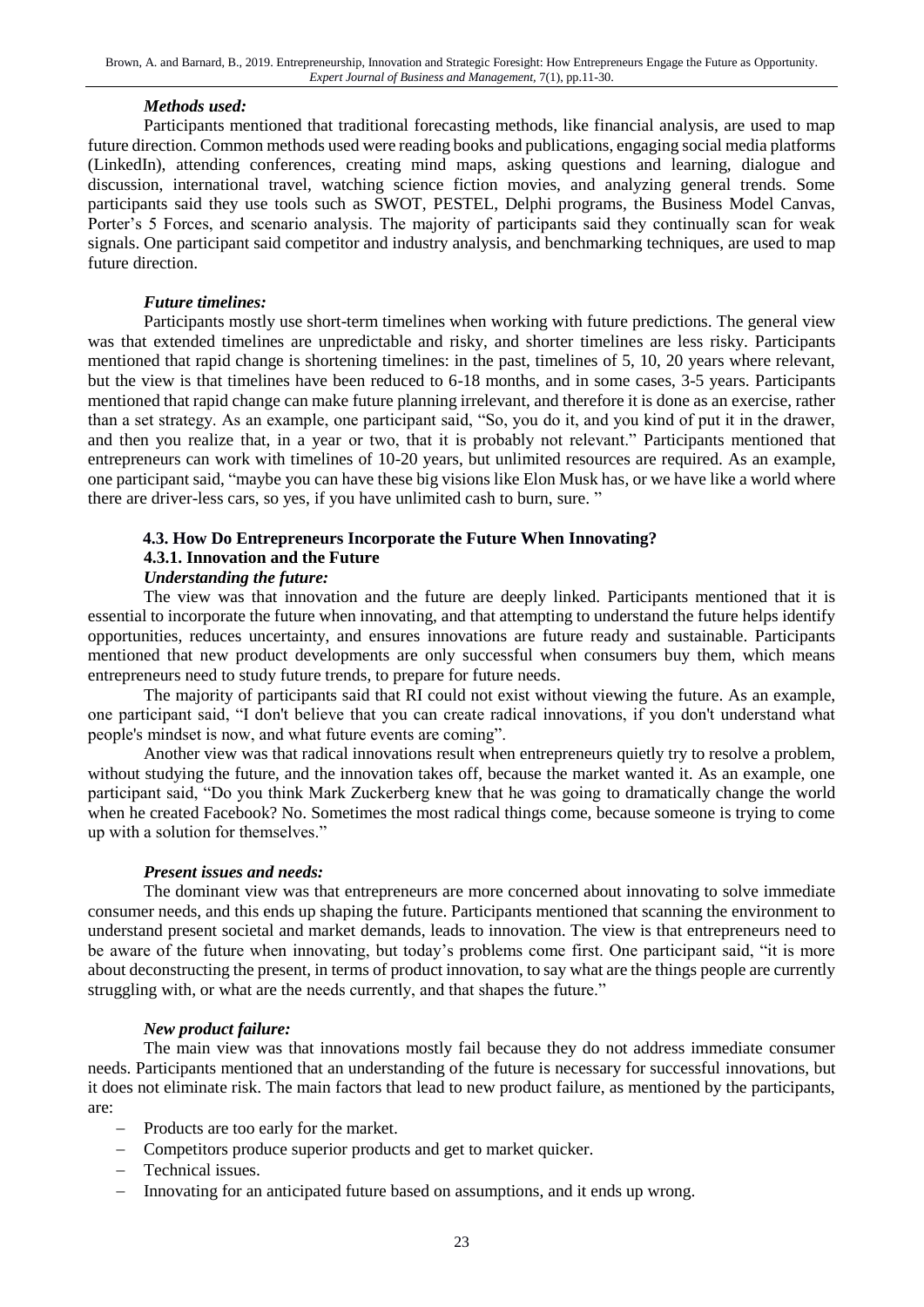#### *Risk:*

Participants mentioned that innovating for the future is risky, because the future is uncertain. The view was that innovating for the future in advance is risky, because innovation in general is expensive, and with limited financial resources, it carries significant financial risk. It was mentioned that the level of risk an organization decides to take on, depends on its culture. The view was that entrepreneurs need to innovate to remain future-proof, and that successful innovations entail risk.

Participants mentioned that incremental innovations are manageable, cheaper and less risky, and smaller changes made more frequently are less disruptive than sudden, significant changes. One participant mentioned that significant innovation is highly risky, because the market may not adopt it. The view was that incremental innovations could be developed without understanding the future. Innovating for an anticipated future is risky, and then getting it right is fortunate.

#### *Outline of a country:*

The view was that innovation can be inhibited by negativity at the country level, and the perceptions of a country's future and the morale of the people are important factors which determine the level of innovation. A negative mindset can stifle creativity and hope, and it can reduce the level of futures thinking. Participants also mentioned that historical events can affect innovation and entrepreneurial activity.

#### **4.3.2. Competitive Advantage**

#### *Owning the future:*

The view was that ownership of the future is not possible, but that major disruptors can influence and direct society. As an example, one participant said, "their technology or service or whatever becomes so ingrained into the way of life, that in some way, shape or form, they control you."

#### *Competitive environments:*

The view was that entrepreneurs can gain a competitive advantage, by incorporating the future when innovating. Gaining insight on the future, ahead of competitors, provides an advantage, and the further out one can see into the future, the more significant the advantage will be. Participants mentioned that people are attempting to understand the future all the time, and the competitive environment is growing rapidly.

Participants mentioned that understanding trends help entrepreneurs seize opportunities ahead of competitors, when they arrive in the future. One participant said, "So when other people are caught unaware, the entrepreneur takes advantages of that situation." The view was that entrepreneurs need to continuously look for opportunities, to disrupt ahead of competitors. One participant mentioned that the best innovations appear quietly, and disrupt before competitors can replicate them.

Participants mentioned that it is easy to identify the major players who shape the future, but the dynamics are changing. As an example, one participant said, "look at the mining companies. Look at Anglo American. Look at huge companies that existed. They are just crumbling so much faster. Look at the big banks. What do you think is going to happen?".

Another view was that third-world countries are not in the "innovation race", because resources are limited. Participants mentioned that companies with the right skills and resources will have a competitive advantage in the future.

#### **4.3.3. Acclaimed Entrepreneurs**

The predominant view was that acclaimed entrepreneurs (Elon Musk, etc.) are not necessarily distinct in their ability to understand the future, but are unique in their ability to identify problems and solve them. Participants also mentioned that acclaimed entrepreneurs are passionate about customers, and give them what they want. The view was that they can see many different futures, they are abstract thinkers, curious problem solvers, prepared and well-calculated, and great at selling.

Another view was that access to financial resources helps them experiment and take risks. It was also mentioned that they have access to the right networks, and they have powerful teams. As an example, one participant said, "don't discount the means at his disposal. Musk has the greatest advantages a human could have. Right place, right time, right family. Right connections. And specifically, right money".

#### **5. Discussion**

#### **5.1. How Do Entrepreneurs View the Future?**

The results show that entrepreneurs are mostly negative about the future. Political uncertainty and infrastructure issues play a central role in shaping people's perceptions of the future. Entrepreneurs feel that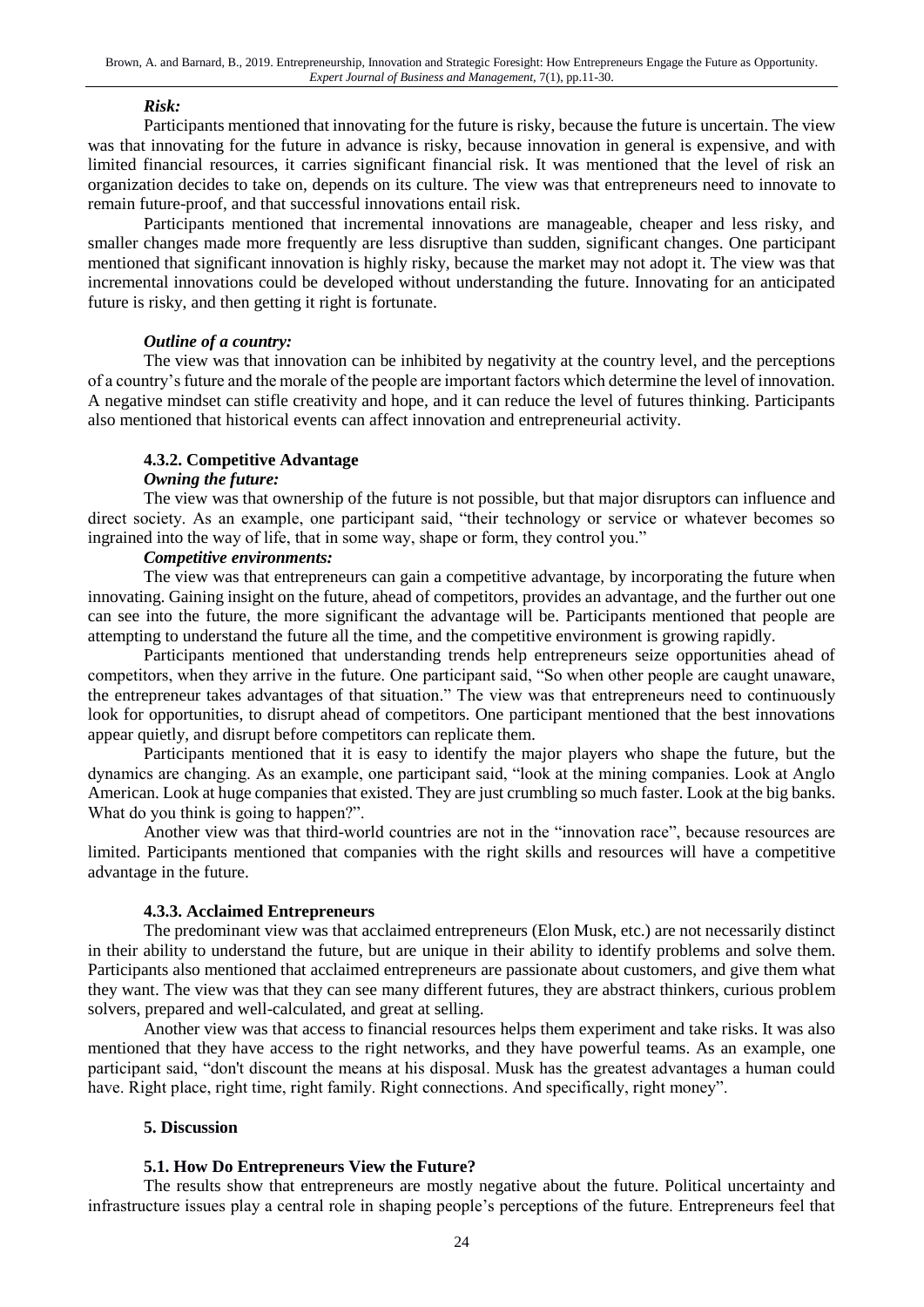the business environment is challenging, and that there is lack of support from government. At the same time, one may argue that entrepreneurs are complacent about the future, and display little leadership initiative, and may have become over-reliant on government to create the right ecosystems.

This highlights certain futures dispositions. The assumption might be that government is responsible for the future, or that nobody is truly responsible for the future. The latter case implies that futures simply arrive. Also, government may not necessarily be in the best position to create the future, especially if it lacks leadership.

Entrepreneurs have visions of hope and positivity. South Africa is still overcoming historical injustices, and this takes time. As things improve, entrepreneurs are becoming increasingly optimistic that the future will bring opportunity. There were views that the future could swing in either direction. It seems that entrepreneurs struggle to predict the future, and that they are not in control of the future. It is easy to believe that entrepreneurs are indeed not creating the future, but are instead waiting for it to arrive.

Most entrepreneurs view the future as uncertain and surprising. Entrepreneurs mention that the environment is continually changing, and disruptions suddenly appear. Entrepreneurs also view the future as unknown and difficult to predict. Based on these views, it is apparent that most entrepreneurs struggle to foresee change in the external environment, and are unable to gain a grip on the future. A lack of foresight and inadequate use of futures methods leads to surprise futures (Vecchiato and Roveda, 2010).

In contrast, some entrepreneurs share contradictory viewpoints, and said that the future was not surprising and unexpected. These entrepreneurs attempt to understand the direction of specific futures, like technology and industry, but futures in general, are not considered, and this leads to a narrow scope. A handful of entrepreneurs felt that uncertainty could be minimised, but not avoided, this shows a basic understanding of futures, but it is still generally limited.

Entrepreneurs see traditional business structures changing from hierarchical to flat, to remain relevant in the future. Uncertain environments are forcing organisations to become smaller and more agile. The view is that the future will be made up of many smaller organisations and fewer large corporations, and that traditional economic drivers are changing. Considering these views, it shows that entrepreneurs see opportunity in the future, but nothing leads us to believe that they are doing anything about it: A common thread throughout is that entrepreneurs seem to wait for the future to unfold, instead of creating it (Hines and Bishop, 2006).

Entrepreneurs are generally concerned and worried about future change. Change is rapid, and innovations are changing the norms. Exponential change leads to uncertainty, which intensifies when entrepreneurs are not prepared. Entrepreneurs fail to scan their environments effectively, and the depth of analysis is narrow, this means the future is not prepared, but instead guessed.

Concerning views of the future seem usual. Entrepreneurs realise that future intervention is needed. However, the views mentioned imply that entrepreneurs may be reluctant to change themselves, and there is little to suggest that they are willing to be more proactive. Attempting to correct problems to realise better futures requires ongoing effort, which is not evident. Other concerning factors of the future involve ethical and moral issues, and again there seems to be a lack of intervention from entrepreneurs. It appears that entrepreneurs are concerned about certain futures, but yet nothing is done, and the future is left to unfold.

In summary, entrepreneurs seem disconnected from the future. Ideally, entrepreneurs should be controlling and creating the future, but instead they let the future unfold (Hines and Bishop, 2006). This may imply that entrepreneurship is dysfunctional. There is a lack of leadership and discussion around the future, and everyone seems to be ignoring it. It is unclear who is taking responsibility for the future. Taking a step back, this raises three pressing questions:

- 1. Who is responsible for the future?
- 2. Can entrepreneurs afford to be complacent about the future?
- 3. Can entrepreneurs ignore the future, without adequately studying it?

#### **5.2. How Do Entrepreneurs Engage and Make Sense of the Future?**

Entrepreneurs make an effort to engage the future, but it is mostly limited. Understanding the future is regarded as an intuitive exercise and a "fun thing to do"; this is positive because it points towards entrepreneurs getting creative. Entrepreneurs use the future as a guiding vision to inform immediate decisions and actions. They also consider the future distant, and not real, and many believe that once the future is set, they need to stick to it. This leads us to believe that entrepreneurs are not serious about the future, and their understanding of it is simple. Ideally, entrepreneurs should be engaging and shaping the future, but it seems they are not.

Some entrepreneurs feel they are ill-equipped to address the future, stating that time and resources are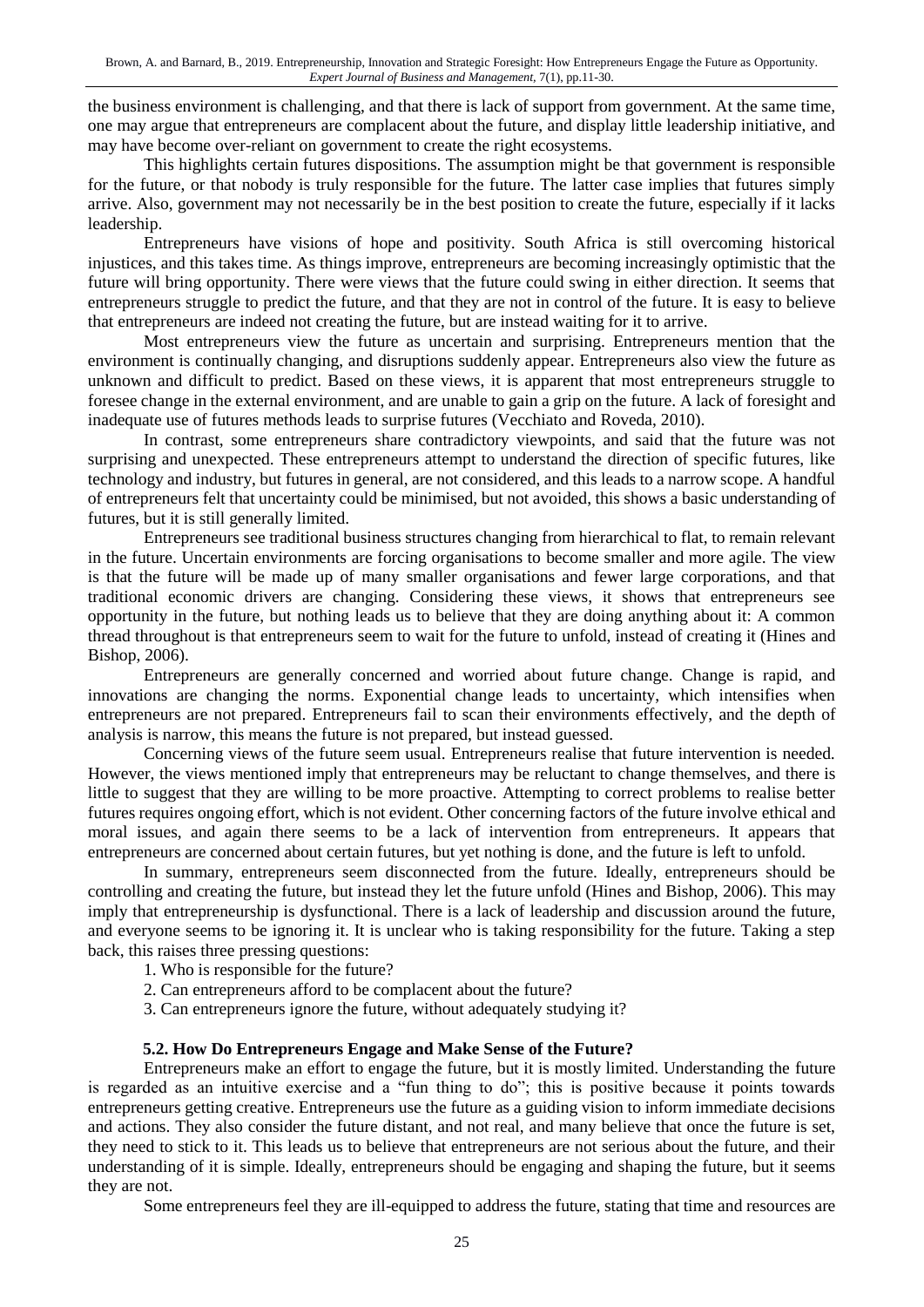limited. Entrepreneurs may be hiding behind excuses, and they can perhaps do well by changing their perspective. Entrepreneurs need to appreciate the value in understanding the future. Entrepreneurs can easily sign up for training, organise themselves better, or seek support from others.

A similar approach to personal futures is followed, in that entrepreneurs do not set aside adequate time to consider their futures, even though they are well aware of its importance. Most entrepreneurs have a general idea of the future, and planning is mostly done intuitively. Again, this approach to the future shows that it is of limited importance. Entrepreneurs need to dedicate time to the future, stop ignoring the future, and connect to the future; otherwise, it will move on without them.

Entrepreneurs generally follow the obvious future trends, to keep up with the future. The obvious trends are easy to see, but the future is mainly shaped by trends that are not initially apparent. Entrepreneurs need to broaden their perspective to understand the future better (Rohrbeck and Schwarz, 2013).

Interesting to note, entrepreneurs, place little significance on government's ability to influence the future, and put more importance on technology and social factors. This finding raises the following five questions around who or what predominantly shapes and drives the future:

1. Are futures shaped by technology, which may generally be an exogenous factor?

2. Is society shaping futures by deciding which technologies are relevant?

3. Are these two leading factors (technology and society) impacting government's ability to influence the future?

4. If entrepreneurs are not taking charge, and governments are not able to have a voice, who takes responsibility for the future?

5. If futures shaping is left to technology and society, are futures left to arrive?

Entrepreneurs mostly depend on past events to construct images of the future, while others neglect to study the future at all, because it seems too distant. Building on the past and current is incremental, and RI cannot happen when entrepreneurs build on past ideas to shape the future. Entrepreneurs need to identify new markets and innovate, this then leads to radical innovations which shape the future. FS plays a vital role in this regard.

It is believed that multiple factors shape the future, and that its direction is not intentionally planned. Little shows that entrepreneurs believe they can shape the future. Entrepreneurs fit into systems and structures, and allow other factors to influence their decisions. Instead, they should make greater use of FS and AL (action learning) as a creative learning process, which could help entrepreneurs break the mould, by creating new futures (Inayatullah, 2006).

Entrepreneurs select information they believe to be credible, and then base their perceptions of the future on this. The results show that entrepreneurs do consider the opinions of others, but ultimately, they formulate their own views, and this is positive. However, entrepreneurs generally lack variety and depth in the views they consider, and this leads to simple interpretations and understandings of the future.

Entrepreneurs believe tangible images of the future cannot be created, because the future changes all the time. Entrepreneurs generally have a vague, non-detailed, perception of the future, mainly because they do not unpack or study the future in depth, and the information used tends to be basic. The futures they create are unsettled by factors they believe cannot be controlled. However, this may simply be a matter of comprehensiveness of futures studies. Entrepreneurs can benefit from greater agility and open-mindedness. Studying futures should be worthwhile and insightful.

A point consistently raised was that first-world information is not relevant for third-world contexts. The view is that entrepreneurs should reduce their reliance on developed countries, and should become more independent themselves. Entrepreneurs can use FS to build confidence, which should lead to greater independence (Inayatullah, 2008).

Entrepreneurs typically use traditional and basic methods to forecast futures. There were mentions of using science fiction movies to understand the future, and this is encouraging, and in line with FS (Bergman et al., 2010). Speculative fiction can be used to stir creativity; these are precisely the right ingredients for entrepreneurial creativity. Comprehensive interpretation of the future requires extensive use of futures tools and methodologies. The methods used by entrepreneurs are only enough to develop vague and shallow ideas of the future. FS have advanced from traditional forecasting methods to SF (Rohrbeck et al., 2007).

Entrepreneurs see financial risk in innovating for futures with extended timelines. They believe plans become irrelevant, because everything shifts. Entrepreneurs need to understand that the future does not need to be an exact destination. Building views of the future can provoke new ideas, that can be worked on now, and released before the future arrives. SF methods can help reduce risk and uncertainty, by preparing for the future (Heger and Rohrbeck, 2012).

In summary, entrepreneurs do not take the future seriously enough, and their understanding of it is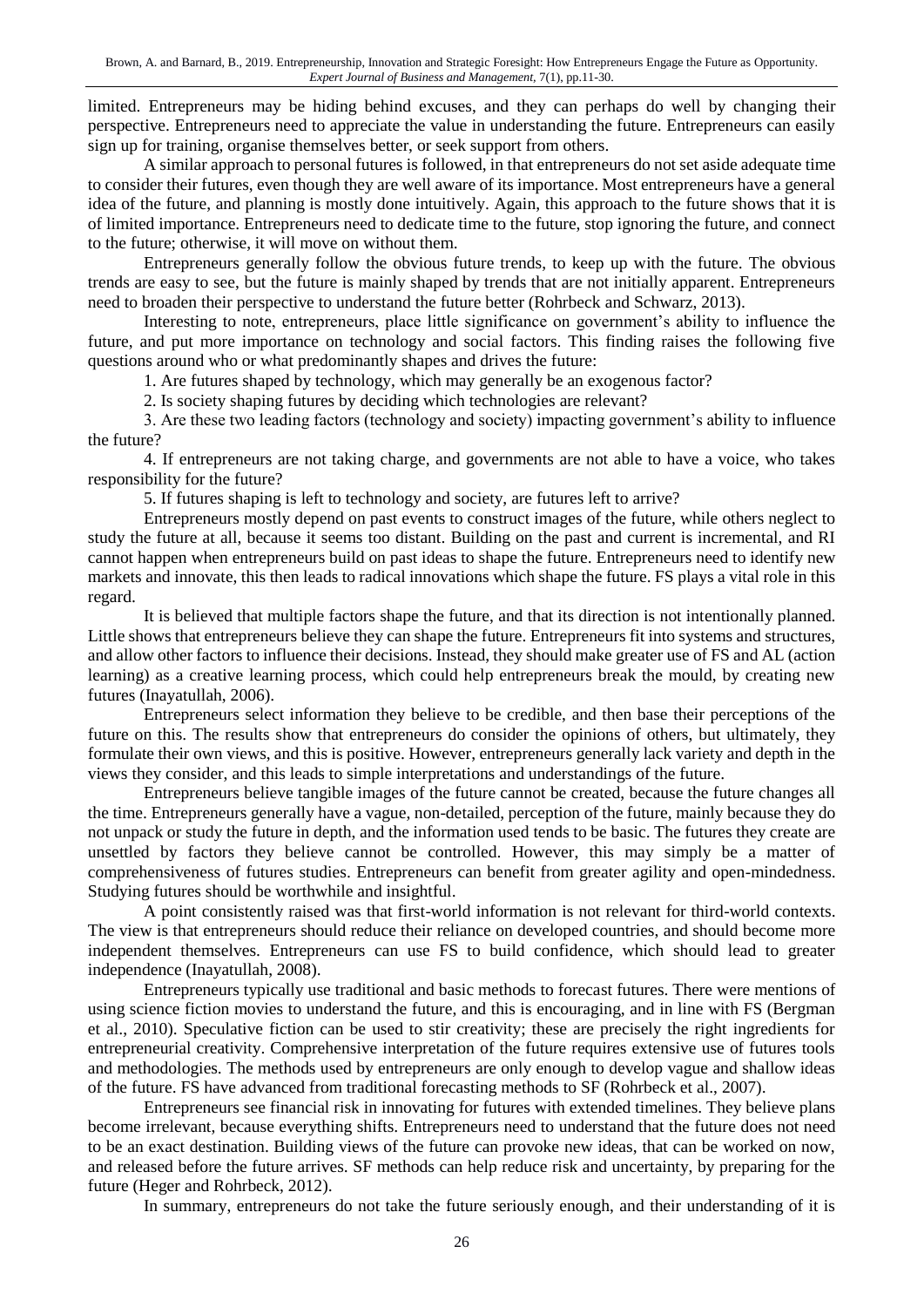vague. Entrepreneurs need to find solutions to help them connect to the future. They need to broaden their perspectives and study the future more comprehensively.

#### **5.3. How Do Entrepreneurs Incorporate the Future When Innovating?**

Entrepreneurs hold polar views regarding innovation and the future. On the one hand, they mention that innovation cannot exist without understanding the future, and on the other hand they believe that innovation is mainly concerned with solving today's issues. Entrepreneurs link innovation to the future in general, but they fail to link innovation to FS. FS activities help create images of the future, which stimulates innovation (Rohrbeck and Bade, 2012).

Entrepreneurs do not construct likely future scenarios, and then innovate according to or from this. Using FS to innovate - innovating from a futures perspective or a futures study - requires a commitment to RI. Entrepreneurs are generally more concerned about current issues. RI seems to be lacking in South Africa. Entrepreneurs are incremental innovators, and regard innovating for the future as risky, and this impacts their level of innovation.

New product failure is mainly seen as a failure to meet current consumer needs, rather than a failure to understand the future. Entrepreneurs do very well in scanning the environment to understand and solve immediate consumer needs, but seem to disregard future needs. Entrepreneurs believe that incremental innovation shapes futures, but there is little or no reason to believe this. Arguably, shaping the future significantly depends on RI. Rather, the question is, who is responsible for shaping the future, and what role do entrepreneurs have in this regard? Creativity and innovation can be derived from FS exercises. Merely building on past innovations is not going to significantly shape the future. Entrepreneurs would benefit from using SF tools to help scan for future customer needs (Rohrbeck and Schwarz, 2013).

Entrepreneurs turn to incremental innovations to avoid financial risk. They feel significant innovations are risky, because markets may not adopt them. A possible reason why entrepreneurs see the future as risky is because their understanding of the future is limited. Trying to innovate for an uncertain future is risky, but if entrepreneurs were more serious about and more experienced at studying the future, it would be less risky to innovate for the future in advance, and this could end up generating significant outcomes.

Entrepreneurs believe the sentiment of a country impacts innovation and entrepreneurial activity, either negatively or positively. Formulating compelling images of a desired future should induce excitement and positivity. Futures thinking enhances innovation and creative thinking (Inayatullah, 2008). Entrepreneurs need to depend more on themselves, and create the right ecosystems for their success. Entrepreneurs need to change the way they think; away from being influenced by external factors, and more towards believing in themselves.

It is believed that incorporating the future when innovating can lead to a competitive advantage. Entrepreneurs also accept that the further out one can see into the future, the greater the potential advantage. Entrepreneurs understand the benefits of incorporating the future, yet they seem passive in this regard. Entrepreneurs also believe that a lack of resources inhibits their ability to consider futures when innovating.

The way entrepreneurs interpret acclaimed entrepreneurs' (Elon Musk, etc.) abilities, is reflected by the way they approach innovation themselves. Entrepreneurs believe that acclaimed entrepreneurs are not distinct in their ability to consider futures, but are instead great at identifying problems and solving them. Again, they mention that an abundance of resources helps them become highly successful. One questions whether or not acclaimed entrepreneurs can afford to avoid the future, and innovating for the future?

In summary, entrepreneurs believe there is a general connection between innovation and the future, but they are unable to truly see the relationship between innovation and FS. Little goes to show that entrepreneurs are radical innovators; they believe innovating for the future is risky. FS can reduce risk and uncertainty and increase innovation capacity (Heger and Rohrbeck, 2012).

#### **6. Conclusion**

*Leadership (vacuum):* There is a general lack of responsibility regarding the future, and everybody seems to believe that somebody else will take charge. Futures shaping, and direction should be assigned, so that futures are not merely left to arrive. There seems to be general complacency regarding the future, and there needs to be greater collaboration and discussion around the future. Entrepreneurs need to understand the future and take charge of the future. Entrepreneurs also wait for the future to arrive before they respond to it, and this is in part why the future is seen to be risky and uncertain.

*Entrepreneurs and the future:* It may be acceptable or understandable for novice entrepreneurs to temporarily ignore the future during the initial stages of development; however, even this statement may be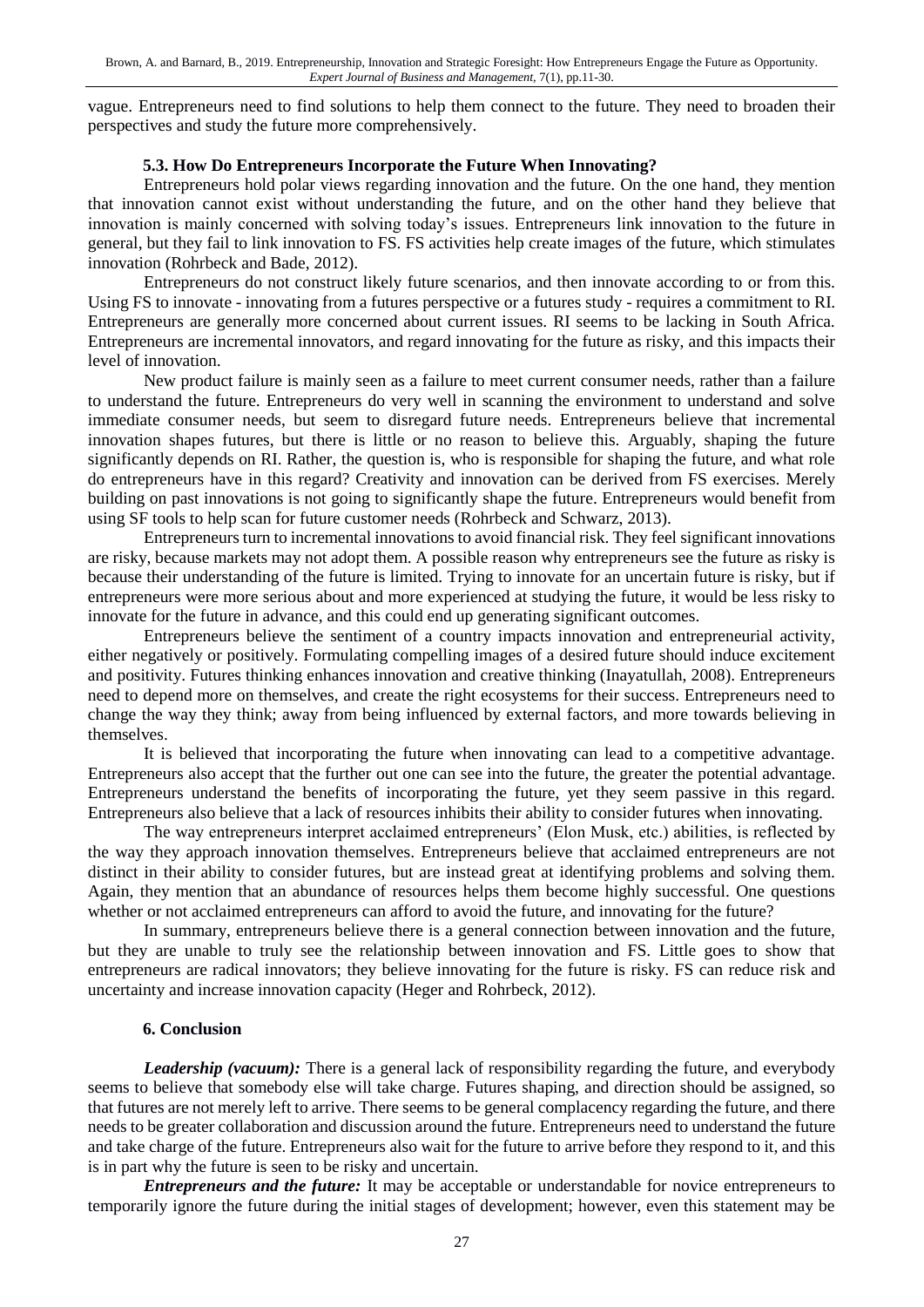Brown, A. and Barnard, B., 2019. Entrepreneurship, Innovation and Strategic Foresight: How Entrepreneurs Engage the Future as Opportunity. *Expert Journal of Business and Management,* 7(1), pp.11-30.

open to objection. The debate on the stages of entrepreneurial maturity cannot entirely ignore and disregard the future. The stages of entrepreneurial experience may perhaps be classified according to levels of futures understanding, such that experienced entrepreneurs are expected or required to be competent with regards to the future. It is alleged that a country's portfolio of entrepreneurs is incomplete and lacking without entrepreneurs who address the future. Entrepreneurs are detached from the future, and their understanding of it is vague and simplistic. There is room for entrepreneurs to develop and mature further, by learning how to incorporate FS methods more. The literature shows the importance of using FS, but it is not currently being fully exploited.

*Entrepreneurs and innovation:* RI is lacking, and incremental innovation is predominant. Entrepreneurs build on the past, and innovate around immediate consumer frustrations and issues. Entrepreneurship without RI means entrepreneurship is not fully functional or developed, and it will remain elementary. RI is seen as essential for successful and mature entrepreneurship. FS increases innovation capacity, by illuminating potential futures, and this is currently not exploited. Entrepreneurs need to be shown the link between FS and innovation. The literature shows that FS activities can help entrepreneurs foresee future change, which then increases innovation activities.

The key findings of the study are summarized in table 2.

| <b>Research Question</b>                                                                            | $\omega \nu \nu$ = $\cdots$ summarily by the new fundament<br><b>Themes</b>                                                                                       | <b>Key points</b>                                                                                                                                                                                                                                                                                              |
|-----------------------------------------------------------------------------------------------------|-------------------------------------------------------------------------------------------------------------------------------------------------------------------|----------------------------------------------------------------------------------------------------------------------------------------------------------------------------------------------------------------------------------------------------------------------------------------------------------------|
| 1. Futures positions and<br>thinking: How do<br>entrepreneurs view the<br>future?                   | Outlook of the future<br>-<br>The future brings change<br>Preferred futures                                                                                       | Entrepreneurs are not creating the future enough,<br>but are instead waiting for it to unfold.<br>The future is waited upon, and then responded to.<br>The future is mostly uncertain, surprising and<br>unpredictable.                                                                                        |
| 2. Constructing futures: How<br>do entrepreneurs engage and<br>make sense of the future?            | Considering futures<br>-<br>Factors influencing the<br>$\overline{\phantom{0}}$<br>future<br><b>Futures studies</b>                                               | Entrepreneurs do not take the future seriously, and<br>-<br>their understanding of it is vague and shallow.<br>Futures study methods are basic and lack depth.<br>$\qquad \qquad -$<br>There is a lack of leadership around the future;<br>$\overline{\phantom{m}}$<br>nobody is taking responsibility for it. |
| 3. Innovation and the future:<br>How do entrepreneurs<br>incorporate the future when<br>innovating? | Innovation and the future<br>$\overline{\phantom{0}}$<br>Competitive advantage<br>$\overline{\phantom{0}}$<br>Acclaimed entrepreneurs<br>$\overline{\phantom{0}}$ | Entrepreneurs see a general connection between<br>$\overline{\phantom{m}}$<br>innovation and the future, but they are unable to<br>recognize the relationship between innovation and<br>FS.<br>FS is essential for innovation, but it is currently not<br>exploited by entrepreneurs in South Africa.          |

*Table 2. A summary of the key findings*

#### **6.1. Future Research**

The following areas are suggested for future research:

- An in-depth study to determine the extent to which FS contributes to entrepreneurs' creativity and innovation. The study can be carried out by hosting workshops where entrepreneurs are taught FS tools and methods. It can subsequently be measured and assessed whether entrepreneurs display a change in their level or knowledge of creativity and innovation.
- A comparative study between FS professionals, like strategists and futurists, and entrepreneurs, regarding the future. The expectation is that FS professionals are experienced in FS, but not in creative thinking and innovation, and the opposite is expected for entrepreneurs. The study should focus on bridging any potential gap.
- A study on acclaimed entrepreneurs (Elon Musk, etc.) and futures, to examine the extent to which acclaimed entrepreneurs consider the future, as well as the depth and sophistication of their use of FS methods, to determine the extent to which their successes and innovations are tied to an understanding of the future.
- The relationship between entrepreneurs' visions and futures.
- Case studies on the use of FS for innovation and entrepreneurship.
- Further research around futures leadership. Who is ultimately responsible for shaping and directing futures? It seems entrepreneurs are generally complacent about the future and wait for others, like government, to create it. However, if government lacks leadership, who takes charge of the future? And what role do entrepreneurs play in this regard? If nobody is responsible for the future, is the future left to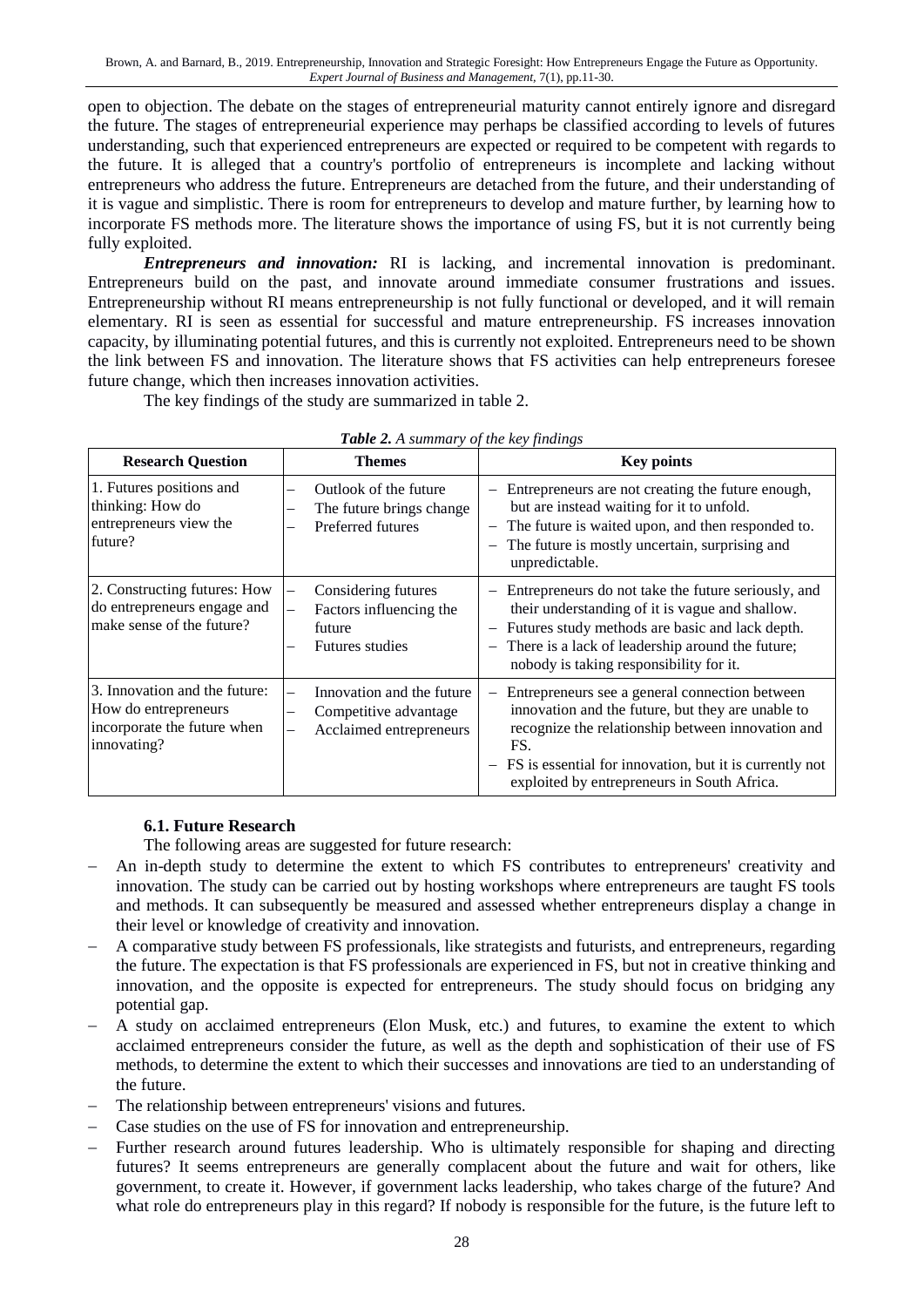itself? This can be further extended to metrics around futures leadership – the predominant drivers of the future in a particular country, and the extent by which various stakeholders impact and shape the future in a particular country.

- Research to investigate the role and place of government with regards to the future. Entrepreneurs seem to depend on government to create the perfect ecosystems. The study can further investigate whether or not government should indeed be responsible for the future.
- The impact and role of FS with regards to entrepreneurship health, entrepreneurship maturity, and entrepreneurship balance.
- The optimization of FS for entrepreneurship. The specific needs of entrepreneurs with regards to FS, alleviating the cost of FS to entrepreneurs, and increasing the benefits entrepreneurs derive from FS.
- FS support and intervention programs for entrepreneurs.
- Entrepreneurship training and development, and the introducing FS to entrepreneurship training and development.

#### **References**

- Bergman, A., Karlsson, J. C. and Axelsson, J., 2010. Truth claims and explanatory claims An ontological typology of futures studies. *Futures, 42*(8), pp.857-865.
- Cook, C. N., Inayatullah, S., Burgman, M. A., Sutherland, W. J. and Wintle, B. A., 2014. Strategic foresight: how planning for the unpredictable can improve environmental decision-making. *Trends in ecology and evolution, 29*(9), pp.531-541.
- Dator, J., 1996. Futures studies as applied knowledge. *New thinking for a new millennium*, pp.105-115.
- Dator, J., 1998. The Future Lies Behind!. *American Behavioral Scientist*, 42(3), pp.298-319.
- Detienne, D. R., Koberg, C. S. and Heppard, K. A., 2001. A fresh look at incremental and radical innovation in the entrepreneurial firm. *USASBE/SBIDA 2001 National Conference in Orlando, Florida*.
- Farrington, T., Henson, K. and Crews, C., 2012. Research foresights: The use of strategic foresight methods for ideation and portfolio management. *Research-Technology Management, 55*(2), pp.26-33.
- Fink, A. and Schlake, O., 2000. Scenario management-An approach for strategic foresight. *Competitive Intelligence Review, 11*(1), pp.37-45.
- Godet, M., 2008. Strategic foresight la prospective. *Cahiers du LIPSOR, Paris*.
- Heger, T. and Rohrbeck, R., 2012. Strategic foresight for collaborative exploration of new business fields. *Technological Forecasting and Social Change, 79*(5), pp.819-831.
- Hicks, D., 2004. Teaching for tomorrow: how can futures studies contribute to peace education? *Journal of Peace Education, 1*(2), pp.165-178.
- Hines, A., 2006. Strategic foresight: the state of the art. *The futurist, 40*(5), p.18.
- Hines, A. and Bishop, P. J., 2006. *Thinking about the future: Guidelines for strategic foresight*. Washington, DC: Social Technologies.
- Inayatullah, S., 1998. Causal layered analysis: Poststructuralism as method. *Futures, 30*(8), pp.815-829.
- Inayatullah, S., 2006. Anticipatory action learning: Theory and practice. *Futures, 38*(6), pp.656-666.
- Inayatullah, S., 2008. Six pillars: futures thinking for transforming. *Foresight, 10*(1), pp.4-21.
- Kothari, C. R., 2004. *Research methodology: Methods and techniques*. NY: New Age International.
- McKelvey, B. and Boisot, M., 2009. Redefining Strategic Foresight:'Fast'and 'Far'Sight via Complexity Science. *Handbook of research on strategy and foresight*, pp.15-47.
- Mietzner, D. and Reger, G., 2005. Advantages and disadvantages of scenario approaches for strategic foresight. *International Journal of Technology Intelligence and Planning, 1*(2), pp.220-239.
- Ramos, J. M., 2006. Dimensions in the confluence of futures studies and action research. *Futures, 38*(6), pp.642-655.
- Ritchey, T., 2005. Futures studies using morphological analysis. *Adapted from an article for the UN University Millennium Project: Futures Research Methodology Series*, 14. [online] Available at: http://www.swemorph.com/pdf/futures.pdf [Accessed on 11 May 2018].
- Robinson, J. B., 1990. Futures under glass: a recipe for people who hate to predict. *Futures, 22*(8), pp.820- 842.
- Rohrbeck, R., Arnold, H. M. and Heuer, J., 2007. Strategic Foresight in multinational enterprises–a case study on the Deutsche Telekom Laboratories. *ISPIM-Asia 2007 Conference*, New Delhi, India – 9th-12th January 2007.
- Rohrbeck, R. and Bade, M., 2012. Environmental scanning, futures research, strategic foresight and